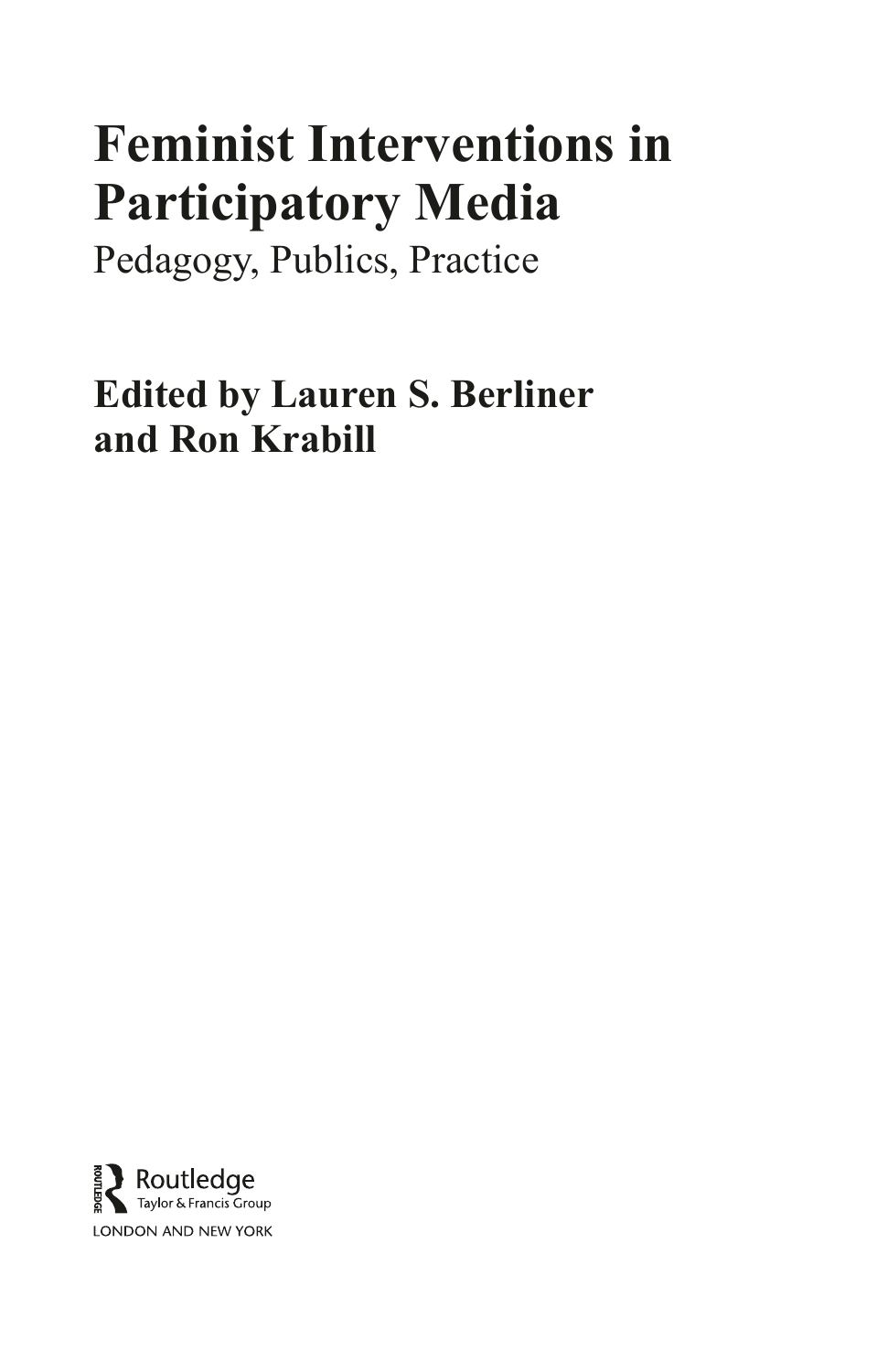First published 2019 by Routledge 2 Park Square, Milton Park, Abingdon, Oxon OX14 4RN

and by Routledge 711 Third Avenue, New York, NY 10017

*Routledge is an imprint of the Taylor & Francis Group, an informa business*

© 2019 selection and editorial matter, Lauren S. Berliner and Ron Krabill; individual chapters, the contributors

The right of Lauren S. Berliner and Ron Krabill to be identifed as the authors of the editorial material, and of the authors for their individual chapters, has been asserted in accordance with sections 77 and 78 of the Copyright, Designs and Patents Act 1988.

All rights reserved. No part of this book may be reprinted or reproduced or utilised in any form or by any electronic, mechanical, or other means, now known or hereafter invented, including photocopying and recording, or in any information storage or retrieval system, without permission in writing from the publishers.

*Trademark notice*: Product or corporate names may be trademarks or registered trademarks, and are used only for identifcation and explanation without intent to infringe.

*British Library Cataloguing-in-Publication Data* A catalogue record for this book is available from the British Library

*Library of Congress Cataloging-in-Publication Data* A catalog record for this book has been requested

ISBN: 978-0-8153-7580-7 (hbk) ISBN: 978-1-351-23898-4 (ebk)

Typeset in Times New Roman by Apex CoVantage, LLC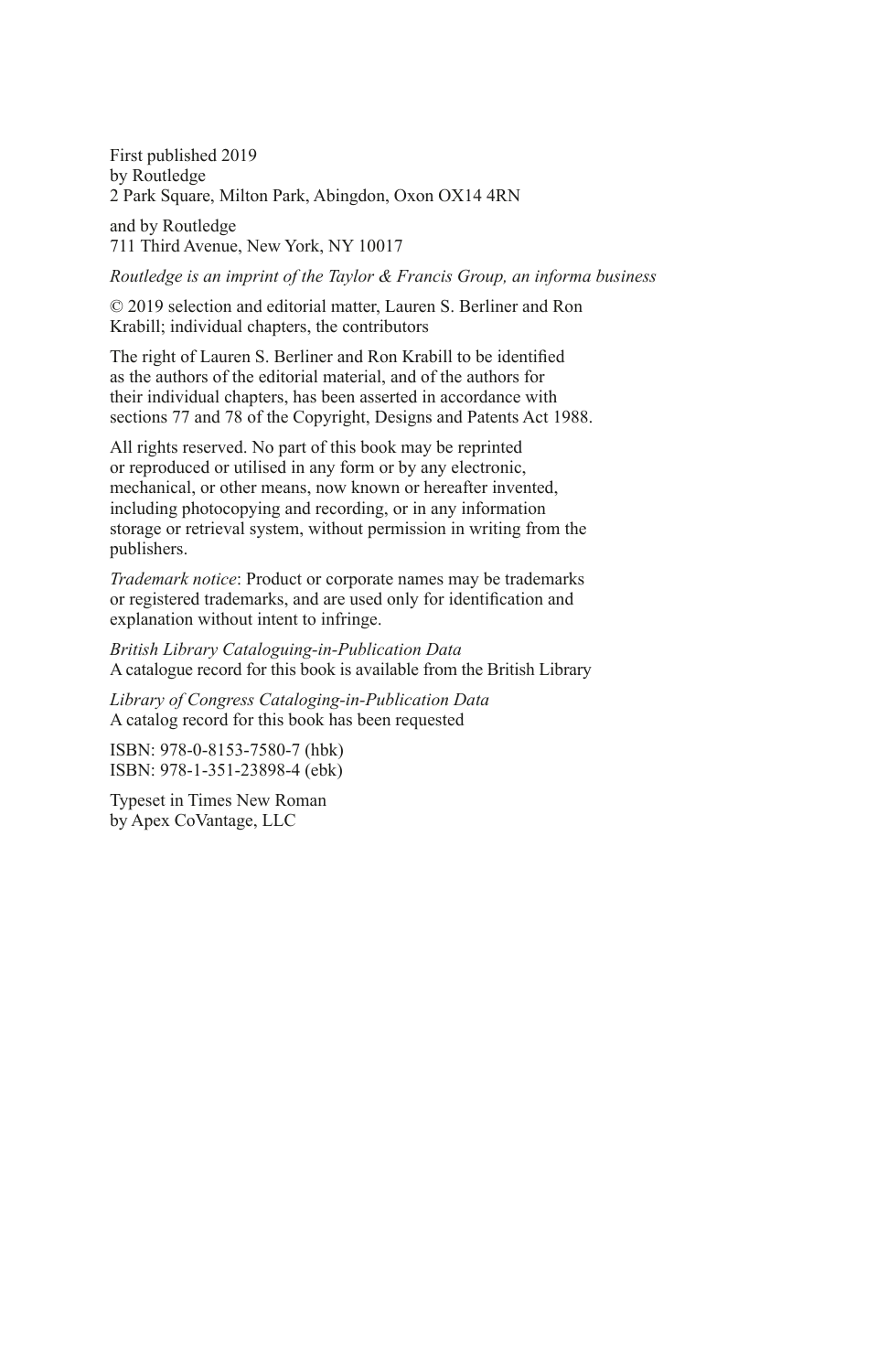## <span id="page-2-0"></span>**Contents**

|   | List of figures<br>List of contributors<br>Acknowledgments                                                                                                              | ix<br>X<br>xii |
|---|-------------------------------------------------------------------------------------------------------------------------------------------------------------------------|----------------|
|   | Introduction. We have the tools we've been waiting<br>for: centering feminist media pedagogies in a time<br>of uncertainty<br><b>LAUREN S. BERLINER AND RON KRABILL</b> | 1              |
| 1 | Intervening in Wikipedia: feminist inquiries and opportunities<br><b>MONIKA SENGUL-JONES</b>                                                                            | 18             |
| 2 | Is a feminist lens enough? The challenges of "going<br>mobile" in an intersectional world<br>NANCY CHANG AND LAURA E. RATTNER                                           | 28             |
| 3 | Feminist perspectives and mobile culture(s): power and<br>participation in girls' digital video making communities<br>NEGIN DAHYA AND W.E. KING                         | 34             |
| 4 | Pop-Up Public: weaving feminist participatory media<br>into public radio<br><b>JESIKAH MARIA ROSS</b>                                                                   | 43             |
| 5 | Teaching across difference through critical<br>media production<br><b>CARMEN GONZALEZ</b>                                                                               | 52             |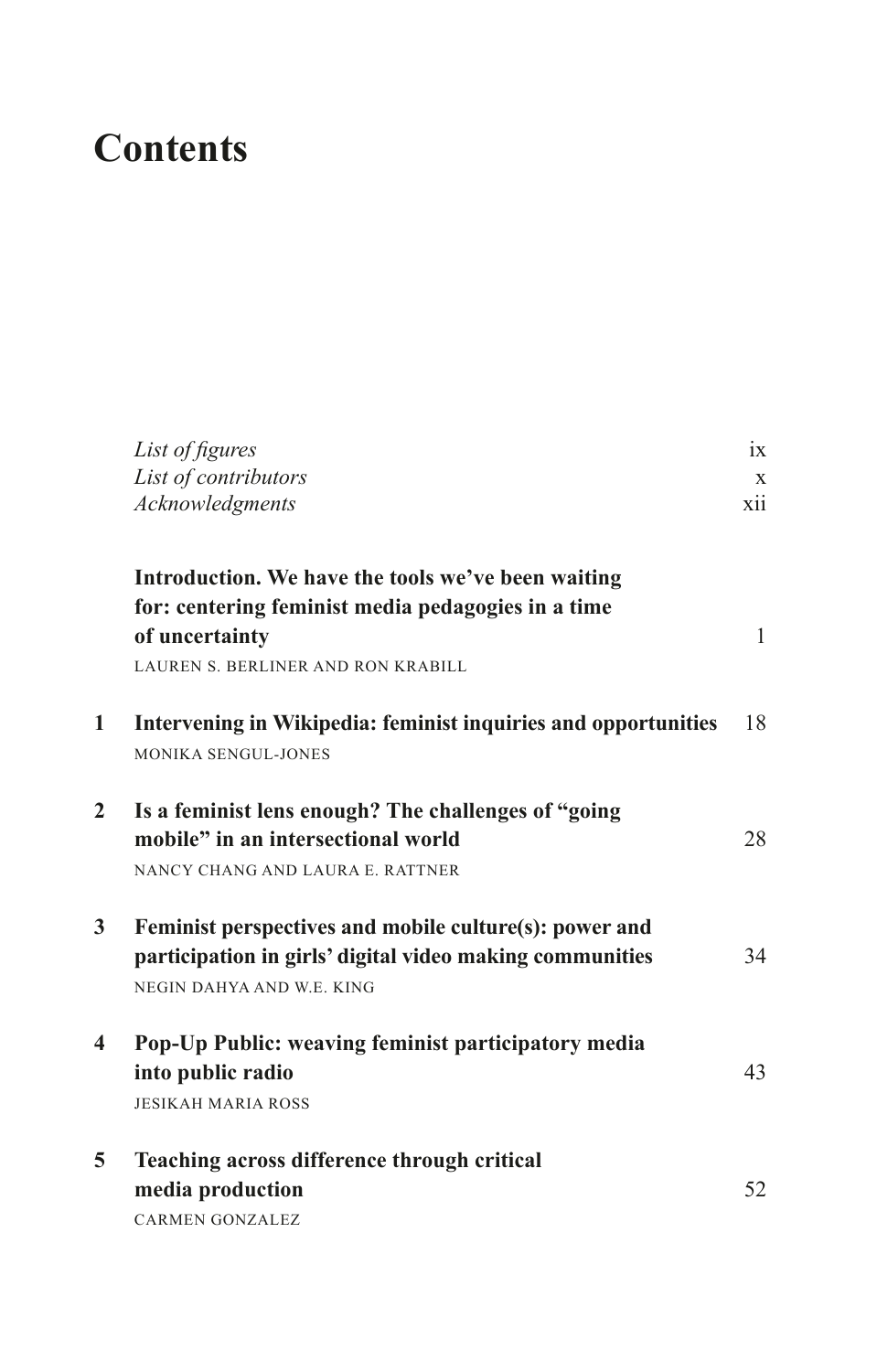#### <span id="page-3-0"></span>viii *Contents*

| 6 | Immediacy, hypermediacy, and the college campus:<br>using augmented reality for social critique | 60 |
|---|-------------------------------------------------------------------------------------------------|----|
|   | LEAH SHAFER AND ISKANDAR ZULKARNAIN                                                             |    |
|   | On feminist collaboration, digital media, and affect<br>KATHLEEN WOODWARD                       | 70 |
|   |                                                                                                 |    |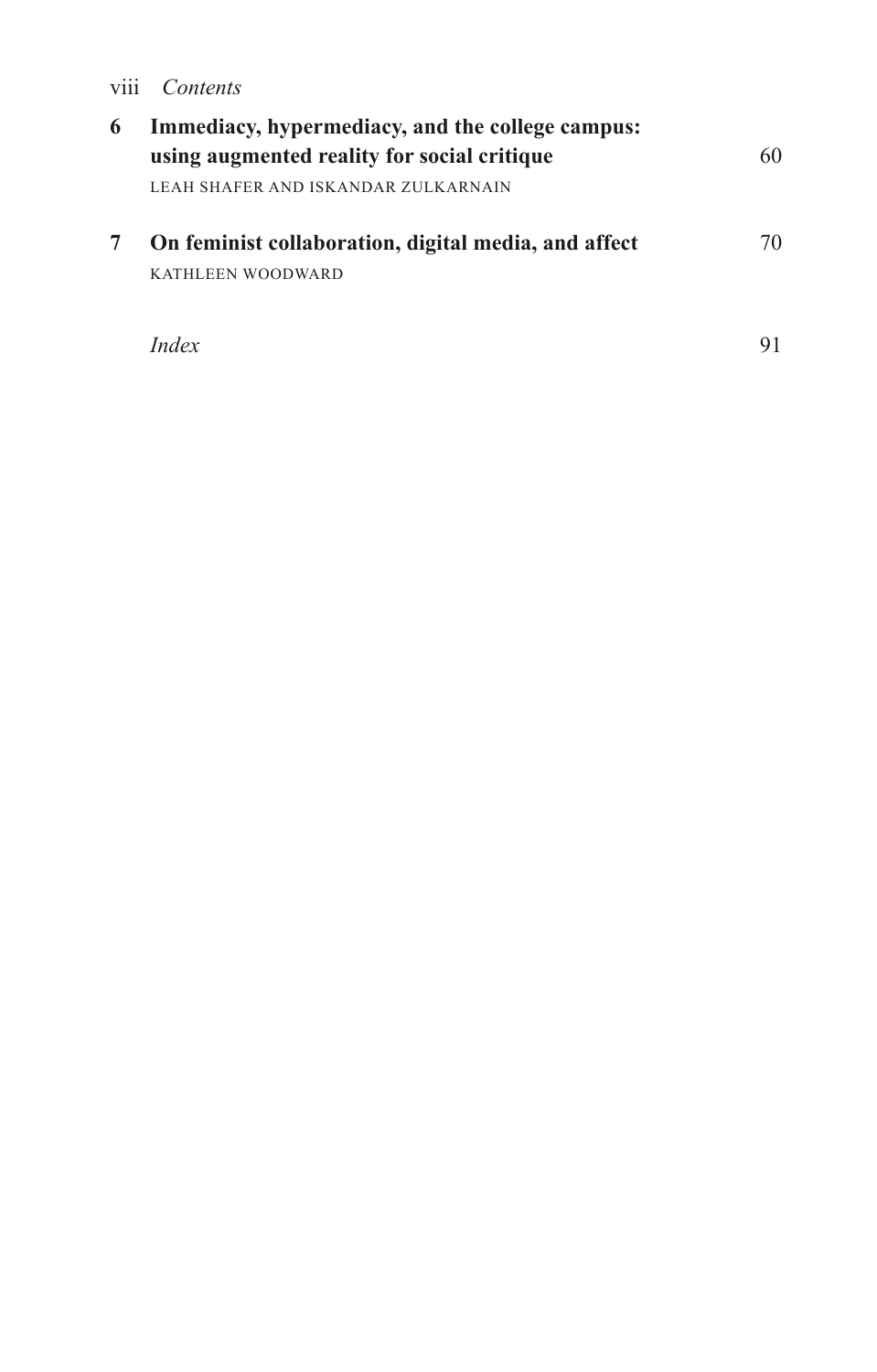# <span id="page-4-0"></span>**[Figures](#page-2-0)**

|     | 4.1 Concept drawing for <i>Pop-Up Public</i>      | 45 |
|-----|---------------------------------------------------|----|
| 7.1 | Beverly Henry deconstructing the flag in "Pledge" | 77 |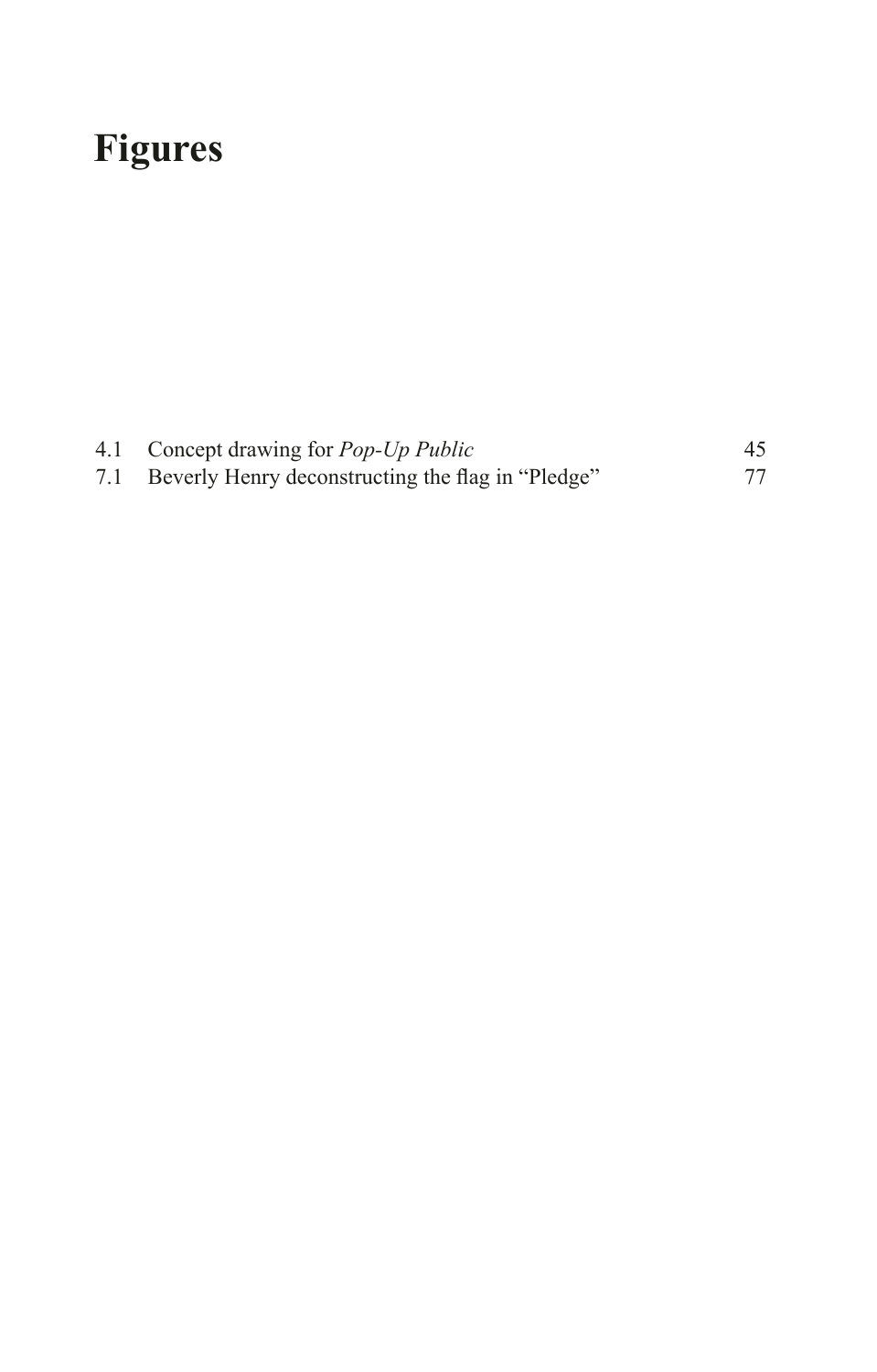### <span id="page-5-0"></span>**[7 On feminist collaboration,](#page-3-0)  [digital media, and affect](#page-3-0)**

*Kathleen Woodward*

"Collaboration" has emerged as a keyword in higher education today, not so much supplanting the decades-long emphasis on "interdisciplinarity" as absorbing it. Recently collaboration has been enthusiastically endorsed by professional disciplinary societies in the humanities – the Modern Language Association and the American Historical Association, among them – as a critical skill sought by employers in virtually all sectors. I applaud this recommendation. But one of the unfortunate if unintended consequences of these professional calls for collaboration has been a one-dimensional instrumentalization of collaboration, fattening the ideals it seems to promise.[1](#page-21-0) In contrast, I fnd that many students, faculty, and members of the community are inspired by practices of collaboration as it is embodied in feminist principles of pedagogy, research, and engagement, with collaboration understood as essential to our work in the classroom and beyond it, offering ways of acting together that can be deeply satisfying and productive of new knowledge.

Why has the emphasis on collaboration emerged at this moment? What might be its relationship to digital media? What has galvanized this paradigm shift in the humanities from a focus on the single teacher, student, and scholar working on essays and monographs to collaboration, both in general and in cultural studies and digital media studies in particular? In what follows I consider these questions, discuss three inspiring examples of feminist collaboration involving digital media, and suggest, following the impulse of feminist pedagogy in which embodiment is key, that low-tech, as opposed to high-tech, has much to offer us, including easing barriers to participation and facilitating repair, among many other things. Finally, I consider the key role that affect in its many manifestations plays in the creation, purpose, and sustainability of these three digital projects, arguing that the public feelings catalyzed by them in and of themselves constitute important contributions to our worlds, our publics.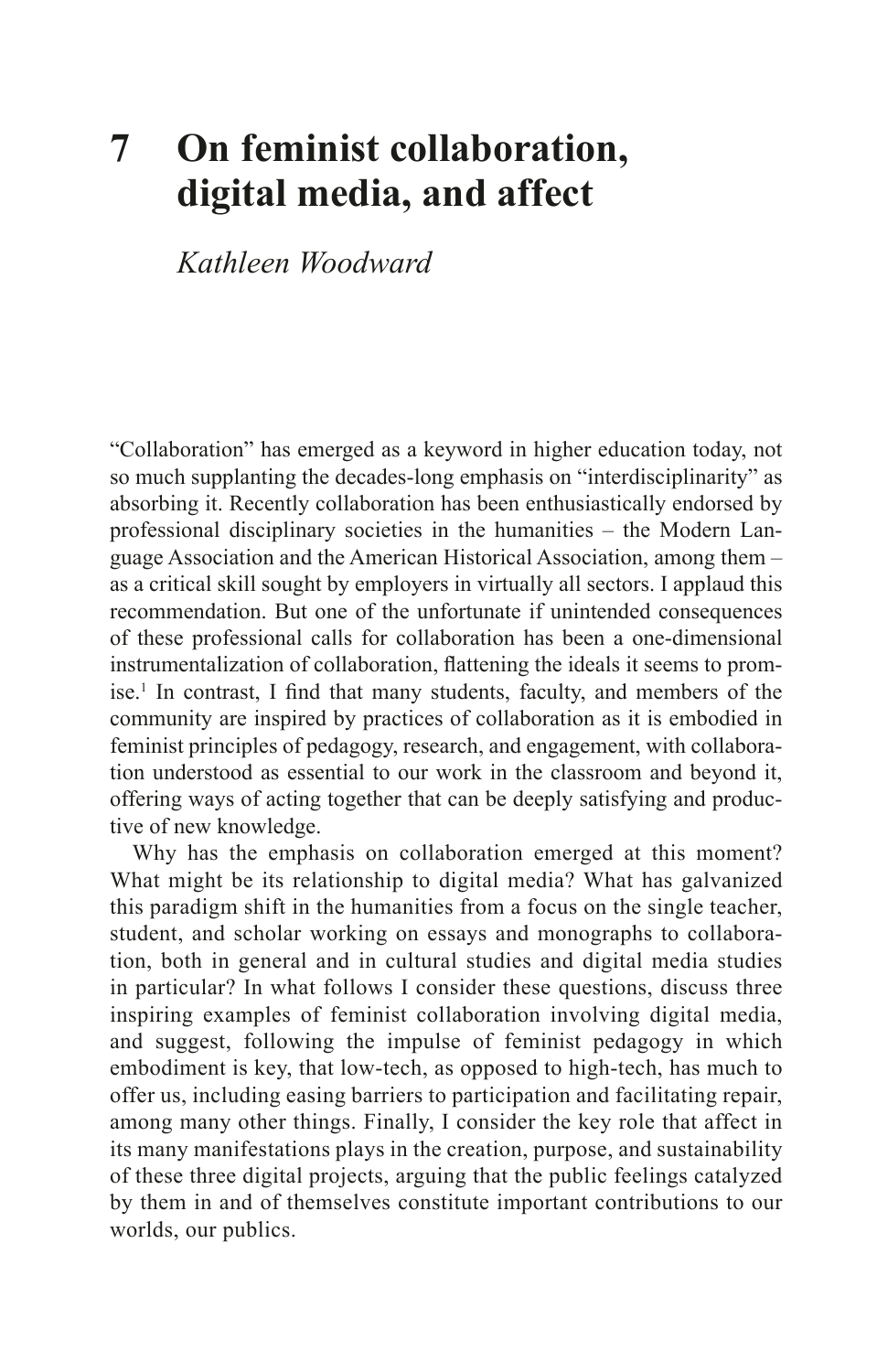<span id="page-6-0"></span>Why are we seeing such a widespread emphasis on the importance of collaboration in the academy today? I wish I could claim it is in great part the effect of the feminist focus on collaboration. That would, however, be naïve. But I can point with confdence to the hegemony of the model of research in the sciences, engineering, and related domains as a major reason. Yet, more pertinent for my purposes in a volume devoted to participatory media is that in the humanities and humanistic social sciences, digital technologies are invariably singled out as prime movers in enabling collaborative modes of scholarly inquiry and communication. A digital research project is heralded as by nature collaborative, requiring, for example, technologists, designers, project managers, and librarians in addition to scholars and hourly help. The predominant affect has been openly utopian.[2](#page-21-0) As David Weinberger puts it in his provocative book *Too Big to Know*, many envision "collaborative castles" rising high "in the air" (2011, 173). But what is entailed by collaboration? We don't so much discuss this question as default to the shorthand of numbers, as in: a single scholar equals a book (print and ebook), whereas a team, perhaps even a multitude (for crowdsourcing, for instance), is required for a digital project. If I may have recourse to an analogy, this way of thinking is additive, not intersectional.

Collaboration is also often defned in positive terms by reference to its supposed negative opposite – the single scholar, whom I have seen referred to as the isolated scholar, or, in one heavy-handed metaphor pervading a blog post in *The Chronicle of Higher Education*, as a solitary animal who prefers to stalk his prey alone.<sup>[3](#page-21-0)</sup> I do not accept this negative description of the single scholar, a fgure that in any case does not exist in the real world. I also do not accept this stark duality; for if digital technologies enable collaboration, they also enable stand-alone work where before a team was required, with news reporting a case in point. And indeed communications theorist Manuel Castells has referred to Web 2.0 as enabling what he aptly calls mass-self-communication (2009, 70).

In naming collaboration as a good, we are implicitly invoking certain values. But digital technologies themselves do not inherently produce collaboration as a positive force any more than they are inherently democratic, as some have argued.[4](#page-21-0) If digital technologies enable collaboration in a positive vein, they also enable surveillance and deception. Collaboration, as we know, has two meanings: "the act of working together with one or more people to achieve something" and "the betrayal of others by working with an enemy" (Encarta Dictionary online). My point is that we need to articulate what is meaningful to us about collaboration as a practice, and to do so we need to look closely at particular practices themselves. What does collaboration produce that we value? Intellectually? Socially? Affectively? What is the deep structure of collaboration? In what follows, I regard collaboration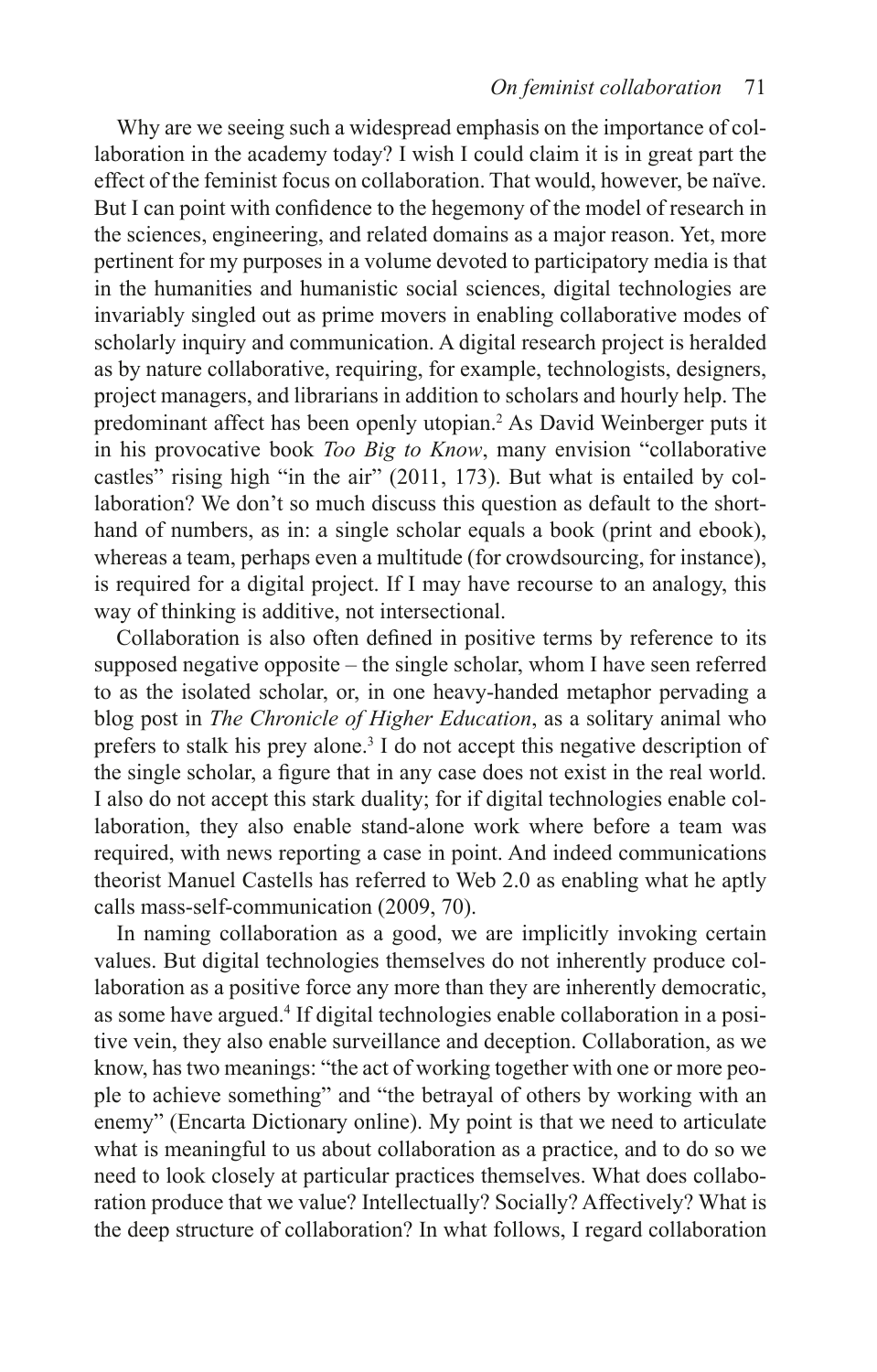not in terms of the number of people necessary to launch and sustain a digital project – its paradigital dimensions, if you will – but rather in terms of the deep purpose and methods of feminists in the academy who are involved in collaborative digital projects. My touchstones are three inspiring projects in digital media by women, all of them animated by feminist principles and goals (pedagogical and otherwise), including the pursuit of social justice (as well as what I call "cultural justice") in the context of structural inequities; the theoretical commitment to intersectionality; dedication to non-hierarchical and reciprocal relationships in the practice of teaching, scholarship, and the arts; and the creation of spaces for multiple voices to express themselves in dialogue with each other as well as spaces in which these voices can be heard by others. All three projects are expansively multivocal.

In addition, all three projects foreground the importance of relationships that are affective. In recent years scholarly work on the emotions, much of it feminist, has decisively called into question the dominant cultural narrative in the West that has constructed reason and emotion as antimonies, with reason claimed as the preferred term, fgured as masculine, and emotion disparaged as feminine. Today many acknowledge – indeed, embrace – the understanding that emotions and feelings have a cognitive edge and should not be regarded as necessarily antithetical to thought and knowledge. In addition, it is recognized that the emotions are deeply social as well as individual, energies that circulate among us, possessing the force to draw us together – and also to divide us. Thus today, feminist pedagogy, with its focus on embodiment, at the level of both the individual and the social, often draws explicitly on the emotions and feelings as resources, both for understanding and as sources of strength in creating new models for pedagogy itself and in envisioning alternative futures. In sum, all three projects I consider here instantiate a feminist pedagogy, offering different models of the production of knowledge that are collaborative, with collaboration fundamentally underwritten not by hardware or software but rather animated by an ethos, by ideas and ideals that guide the work, and by relationships that are in great part affective:

- Sharon Daniel's sobering and elegant *Public Secrets*, an activist art piece published online in 2007, with which I associate a radical optimism to create a subaltern counterpublic;
- *Women Who Rock: Making Scenes, Building Communities*, an ebullient large-scale popular music project initiated in 2011 and still ongoing at the University of Washington whose three major facets – pedagogical and curricular, community engaged, and archival – have been led by Michelle Habell-Pallán and Sonnet Retman, in collaboration with many students and members of the community, and constitute an enlivening ensemble of components, with which I associate the power of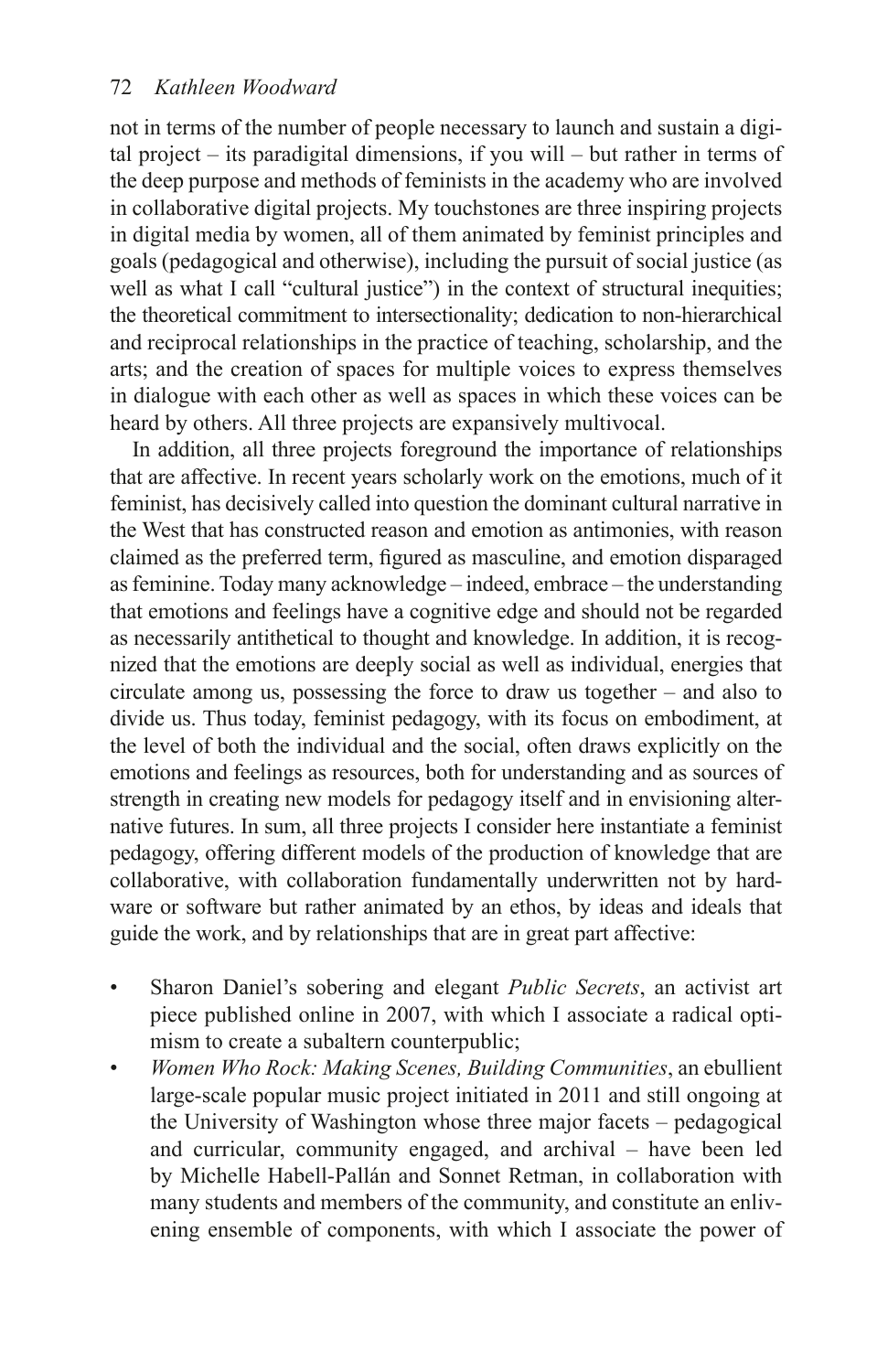<span id="page-8-0"></span>a collective animated by the pursuit of cultural justice and buoyed by *convivencia*; and

• Anne Balsamo and Alexandra Juhasz's exhilarating idea of creating a global network of women studying technology and feminism, an idea that quickly assumed the shape of FemTechNet, which sponsored its frst course in higher education in the fall of 2013 under the title Dialogues in Feminism and Technology, a practice with which I associate what I call *distributed collaboration*, where distribution entails the *redistribution* of intellectual capital.

I could refer to many other digital media projects by women – Cathy Davidson, Kathleen Fitzpatrick, Julie Klein, Tara McPherson, and Bethany Nowviskie, to name a few, a pantheon of creative women in higher education in the US. But I trust that these three projects offer sites for speculation about the different forms feminist collaboration can take in tandem with digital media, broadly understood.

#### **Collaboration as a cognate of a counterpublic**

*Public Secrets*, by digital media artist and activist Sharon Daniel, frst appeared in 2007 in the now-legendary online journal *Vectors* (its visionary co-founding editor is Tara McPherson). Focusing on incarcerated women in the Central California Women's Facility in Chowchilla, the largest of such institutions in the United States, and brilliantly designed by Eric Loyer in collaboration with Daniel, *Public Secrets* constitutes a deep archive of the voices of these women behind bars. It is exemplary of a digital project that exists in a multi-modal open-access space where research and activism coincide, a new space where people can speak out and others can listen in.<sup>[5](#page-21-0)</sup> As Daniel says in voice-over,

There are secrets that are kept from the public and then there are "public secrets" – secrets that the public chooses to keep safe from itself... The public secret is an irresolvable internal contradiction between inside and outside, power and knowledge.

In *Public Secrets*, Sharon Daniel is *making public* what has remained a highly visible secret, where what is public and what is secret collapse into each other. Given the habit of Western thought of distinguishing the public from the private, it is striking that there is no distinction between the public and the private in a prison; there is only a perverted form of public space, a secretive public space. The website that is *Public Secrets* opens up that space to the public.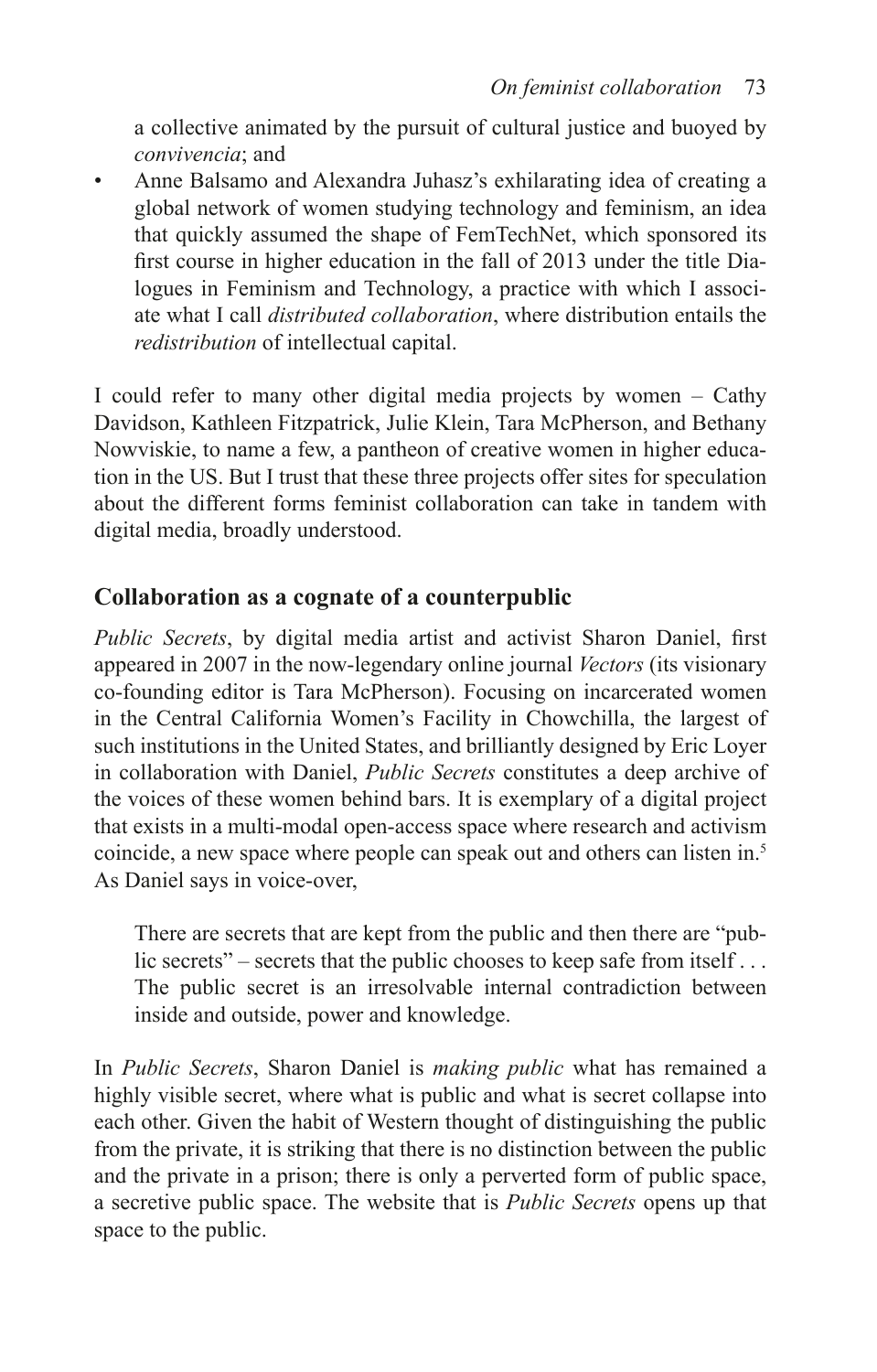#### <span id="page-9-0"></span>74 *Kathleen Woodward*

What form does collaboration take in *Public Secrets*? In a deeply collaborative spirit, Daniel seeks out the words and stories of these women. In and of itself, this was not easy. A ban on media in all of its facilities was imposed by California's Department of Corrections in 1993, forbidding face-to-face interviews and recording devices, among other things; Daniel was able to evade the ban by working with a human rights organization (she posed as a legal advocate, which in many respects she was!). In my mind's eye I see her speaking with these women separately, the imprisoned women divided from each other. Thus, on the one hand, collaboration *between* these imprisoned women is impossible. But the ethos of the documentary that is *Public Secrets* is participatory. Daniel creates an intimate public space, even if it is a space of *divided intimacy*, a precious space online where these women tell their stories of what literary critic Lauren Berlant has aptly called "the bad life."

In *Cruel Optimism*, Berlant tracks, in her words, "the emergence of a precarious public sphere, an intimate public of subjects who circulate scenarios of economic and intimate contingency and trade paradigms for how best to live on" (2011, 3). I see *Public Secrets* in this light, as an online public sphere where scenarios of injustice are circulated, an open space underwritten by a radical optimism in the hope that it, along with other projects, will help instantiate a subaltern counterpublic in the philosopher Nancy Fraser's sense.<sup>[6](#page-21-0)</sup> Thus, if collaboration between these imprisoned women is impossible (and while they are imprisoned they can't access the internet to see *Public Secrets*), on the other hand, collaboration is embodied in Daniel's witnessing of the experience of these women as well as in the piece that is *Public Secrets* itself – and in the dream of a new social order that subtends it. In her masterful 2011 essay "Collaborative Systems: Redefning Public Art," Daniel makes the important point that "when participants are allowed to contribute data to a system, it becomes a *collaborative system*" (74). Containing over six hundred recorded statements by 25 women behind bars, *Public Secrets* is such a collaborative system, with all of the women contributing to this important project understood as participants, creating a moving instance of participatory media.

I also see *Public Secrets* as a seminal experimental contribution to the emerging genre of the i-documentary. If the conventional documentary has come to assume the shape of a realist narrative with characters and a recognizable narrative arc – a story, in short – in *Public Secrets* we see no images of women behind bars, no rows of prison doors. Instead we hear and read their words in stylized rectangular black-and-blue and gray-and-white spaces bound by frames made of lines, shapes that open and close, that rise and fall, to the decisive sound of a gavel or the clang of a door closing shut.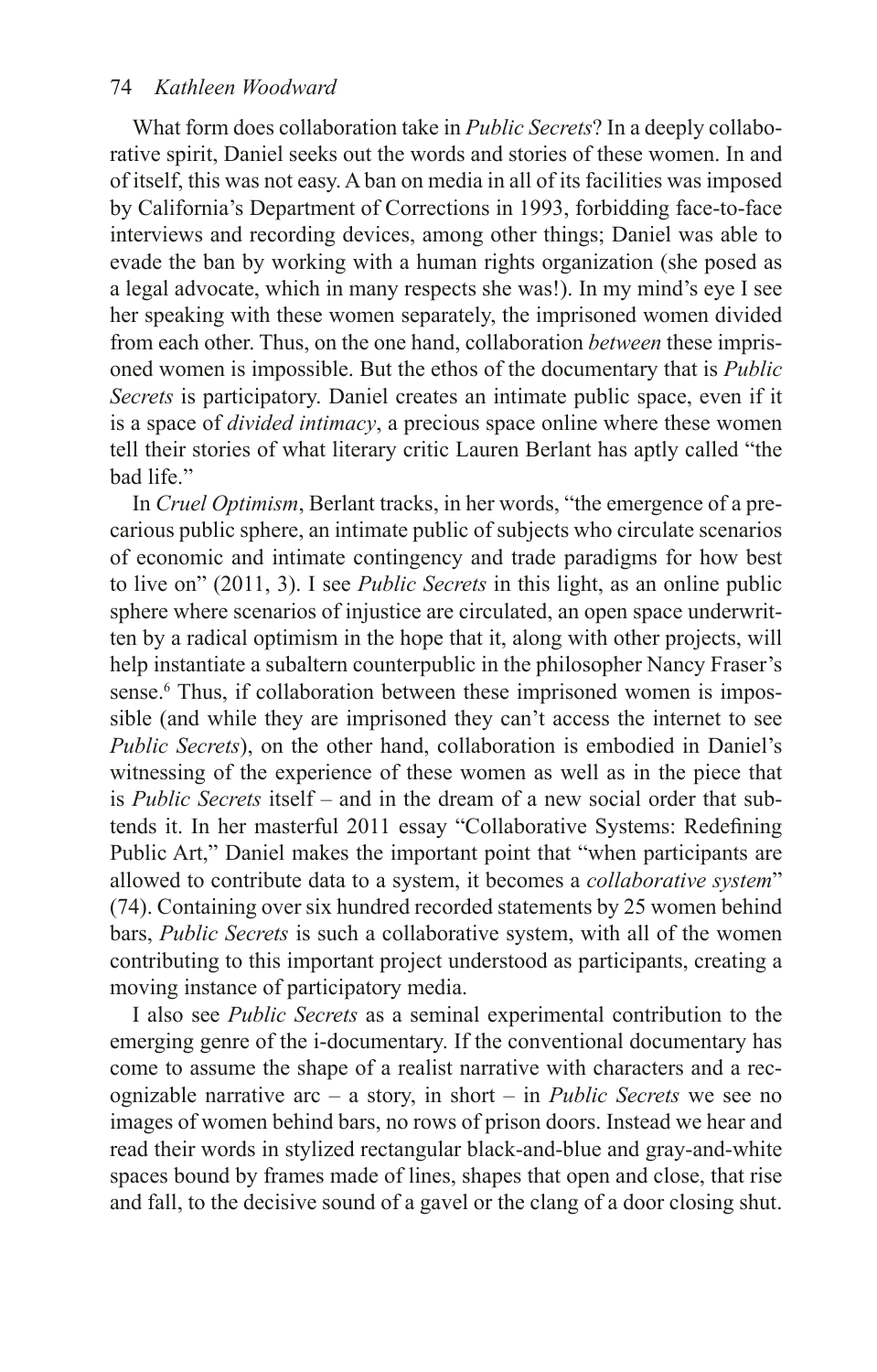<span id="page-10-0"></span>Although Daniel characterizes her work as database-driven documentary, *Public Secrets* resists the binary logic of the database; and yet it is visually modular: affect accretes through accumulation. There is no overarching narrative, but a series of statements that literally abut up against each other on the space of the screen, expanding and contracting. But if there is no dominant narrative, the context is clear: we are witnessing the prison-industrial complex in action, one that is gendered, one where women are at risk of being reduced to bare life.

Daniel has memorably said that she understands her role as offering predominantly *context*, not content. In "Collaborative Systems," she writes,

I see myself as a context provider, stretching the concept of artistic creation from making content to making context. My goal is to avoid representation – not to speak for others but to provide them with the means to speak for themselves, to speak and be heard. Context provision is about decentering – making multiple spaces – not telling a truth but truths in the plural.

(2011, 81)

In "Collaborative Systems," Daniel characterizes her position in undertaking this work as sharing less with that of an ethnographer and more with that of an immigrant[.7](#page-21-0) Given the fundamental design trope of *Public Secrets* – its arresting patterns of rectangles – I think of her practice as *framing*. I thus understand Daniel's method as one of *collaborative framing*, where framing includes critical thought on bare life and utopia as she draws on the work of social theorists Angela Davis, Giorgio Agamben, and Fredric Jameson, among others. In *Public Secrets*, Daniel puts the statements of the women behind bars in dialogue with these thinkers. It is an enactment of feminist pedagogy; the multiplicity of voices – personal and theoretical – combine in a non-hierarchical way to create what I will call a "critical feeling," dismay stretching to outrage at the structural forces that underwrite such horrifc inequities and injustices.

In Daniel's work, collaboration has all-important epistemological and ethical dimensions, with the epistemological and the ethical intertwined. The shape of *Public Secrets* resonates with its method, framing the testimony of these women, allowing feeling and thought, including critical thought, to come together. Aesthetically innovative, *Public Secrets* is poetic and elegant in design and form as well as severe and somehow restrained. At the same time, *Public Secrets* is to a great extent vernacular in speech – direct and immediate, with the words of these women compelling our attention.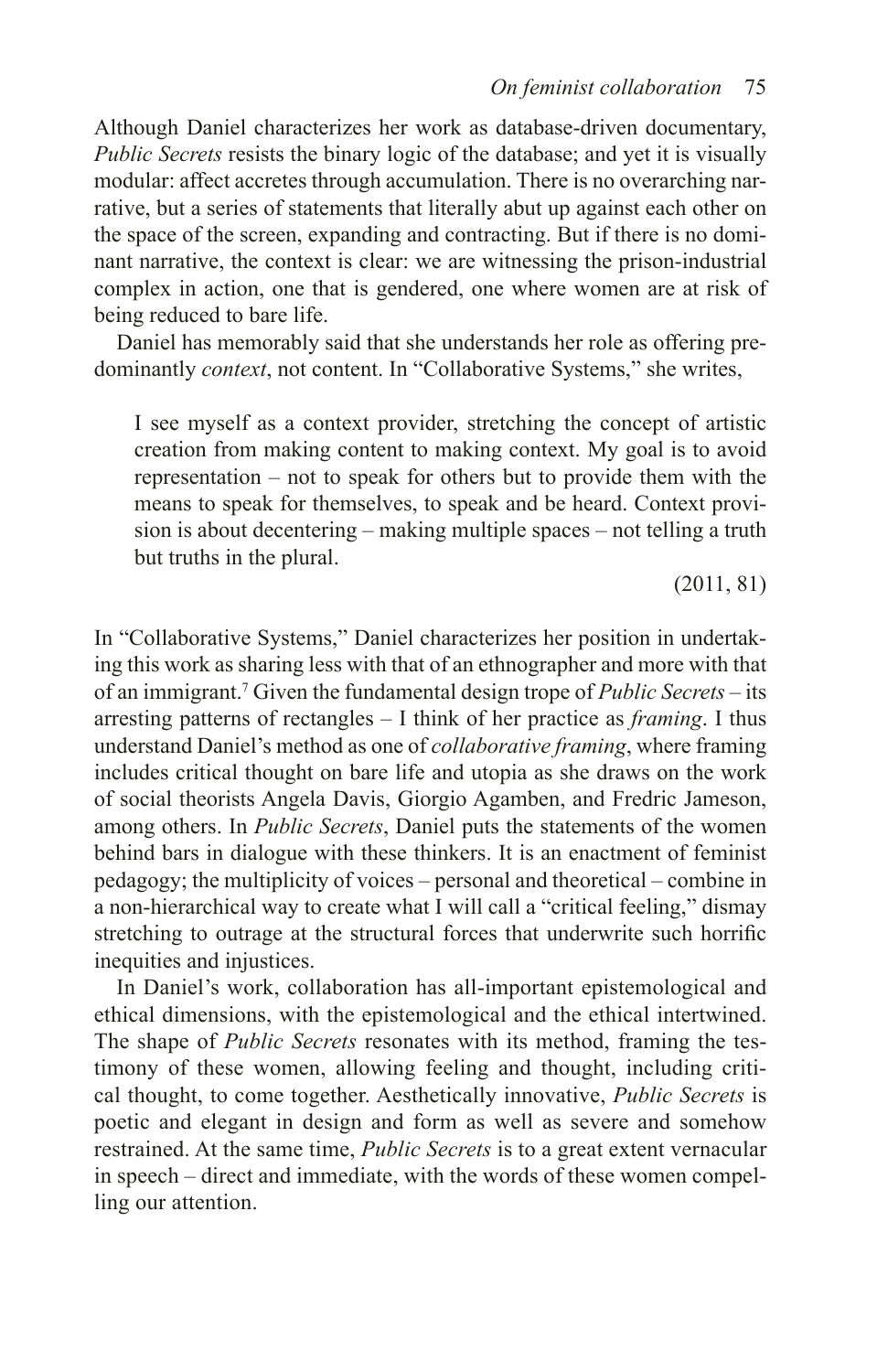<span id="page-11-0"></span>One of these women – African American Beverly Henry – is named by Daniel as the co-author of an eloquent eight-minute video portrait of Henry herself. Entitled *Pledge*, made after Henry was released from prison and six years after *Public Secrets* was published, *Pledge* (2013) exemplifes the foundational importance of collaboration – as a principle and as a practice – in Daniel's work. For it is altogether clear that *Pledge* could only have been created in the wake of Beverly and Daniel having established over time an affective and reciprocal relationship of trust, a feeling intangible and all-important.

In *Pledge*, Beverly Henry, who was sentenced to 15 years for selling heroin to an undercover policeman for 20 dollars, speaks of her harrowing experiences in what I fnd to be a remarkably measured voice. What work did Henry perform in the Central California Women's Facility? She sewed American fags, making just a little over half a dollar an hour (this is, as Daniel pointedly notes in an essay published in *Intelligent Agent*, a cutting example of *symbolic labor*). As Beverly Henry speaks, *she tears apart an American flag*, undoing its stitches, with thoughtful restraint [\(Figure](#page-12-0) 7.1). Her words – the text of an op-ed piece she wrote on the occasion of the 254th anniversary of the birth of Betsy Ross – are embroidered on the very product she made in prison.

This brings me to the question of affect. Daniel conceives of her work as an interface between viewers and the people who populate it, one she hopes will help engage the public in matters of punishment and crime, calling into question the conviction on the part of many that the carceral state – the imprisoning of *individuals* – provides a solution to structural social problems. For viewers of *Public Secrets*, the digital affordances of the journal *Vectors* allow us to create our own paths through the testimonies of these incarcerated women and the analysis of critical social theorists, in a sense collaborating with them; the custom platform has been designed with feminist (and other) theories of difference to, in the words of Tara McPherson, resist the "compartmentalized logics of dominant computation design by fattening out the hierarchical structures of platforms such as WordPress"  $(2014, 185)$  $(2014, 185)$  $(2014, 185)$ .<sup>8</sup> Thus, here interaction – as viewers, we are interactors – means something purposeful, not perfunctory, in relation to digital media.<sup>9</sup> Earlier I mentioned that in *Public Secrets* affect accretes through accumulation. What affect? Of course, many different emotions could be named. But I would single out shame, in particular the powerful feminist understanding Berenice Fisher has given to shame within the women's movement(s) as a social and shared emotion, a catalyst of moral agency. For Fisher, shame is shame not in relation to a wrongdoing but rather in relation to an ideal – a just society – that we have failed to achieve; feminist shame is in this sense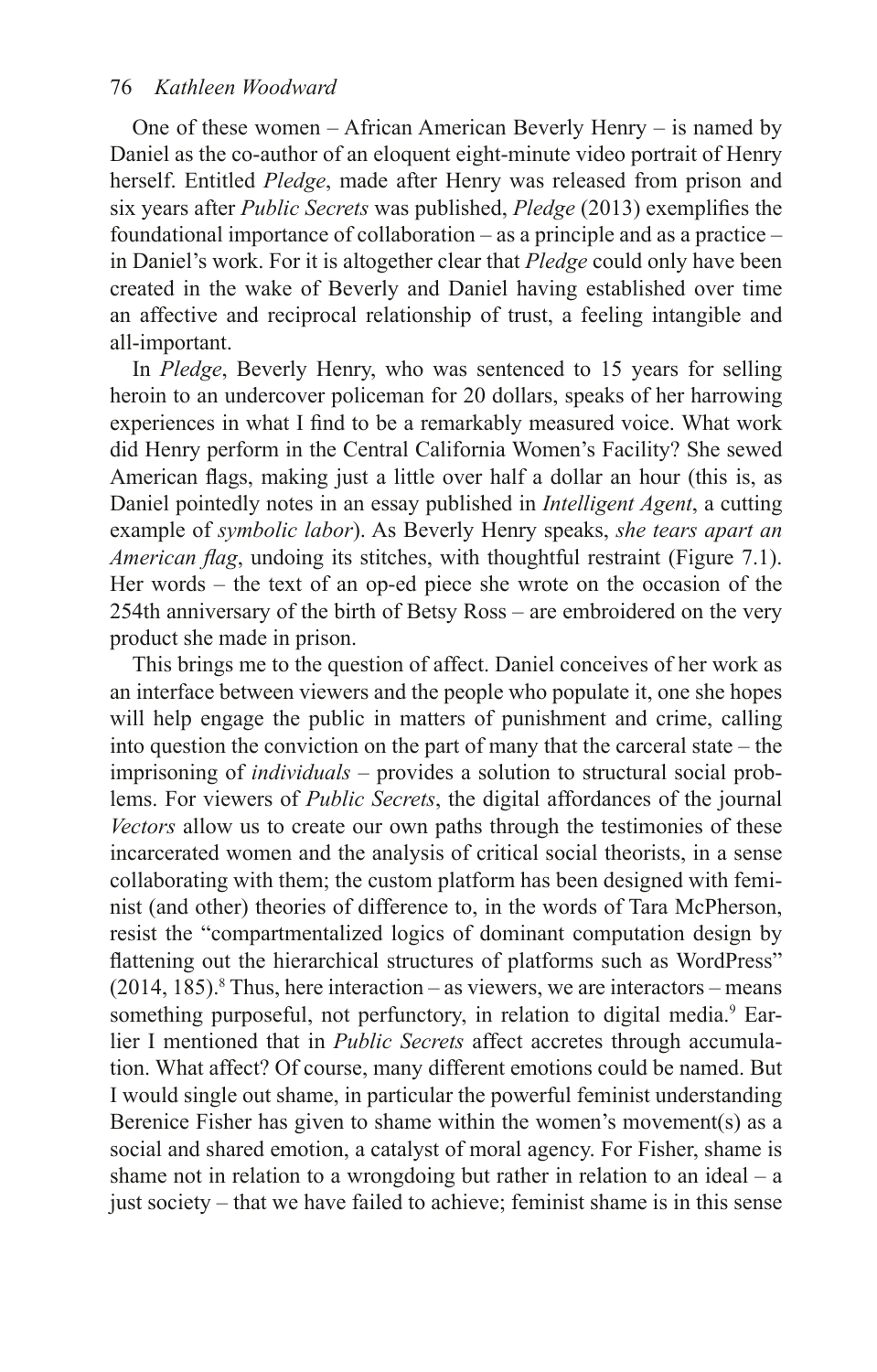<span id="page-12-0"></span>

*Figure 7.1* [Beverly Henry deconstructing the fag in "Pledge," courtesy of the artist](#page-4-0)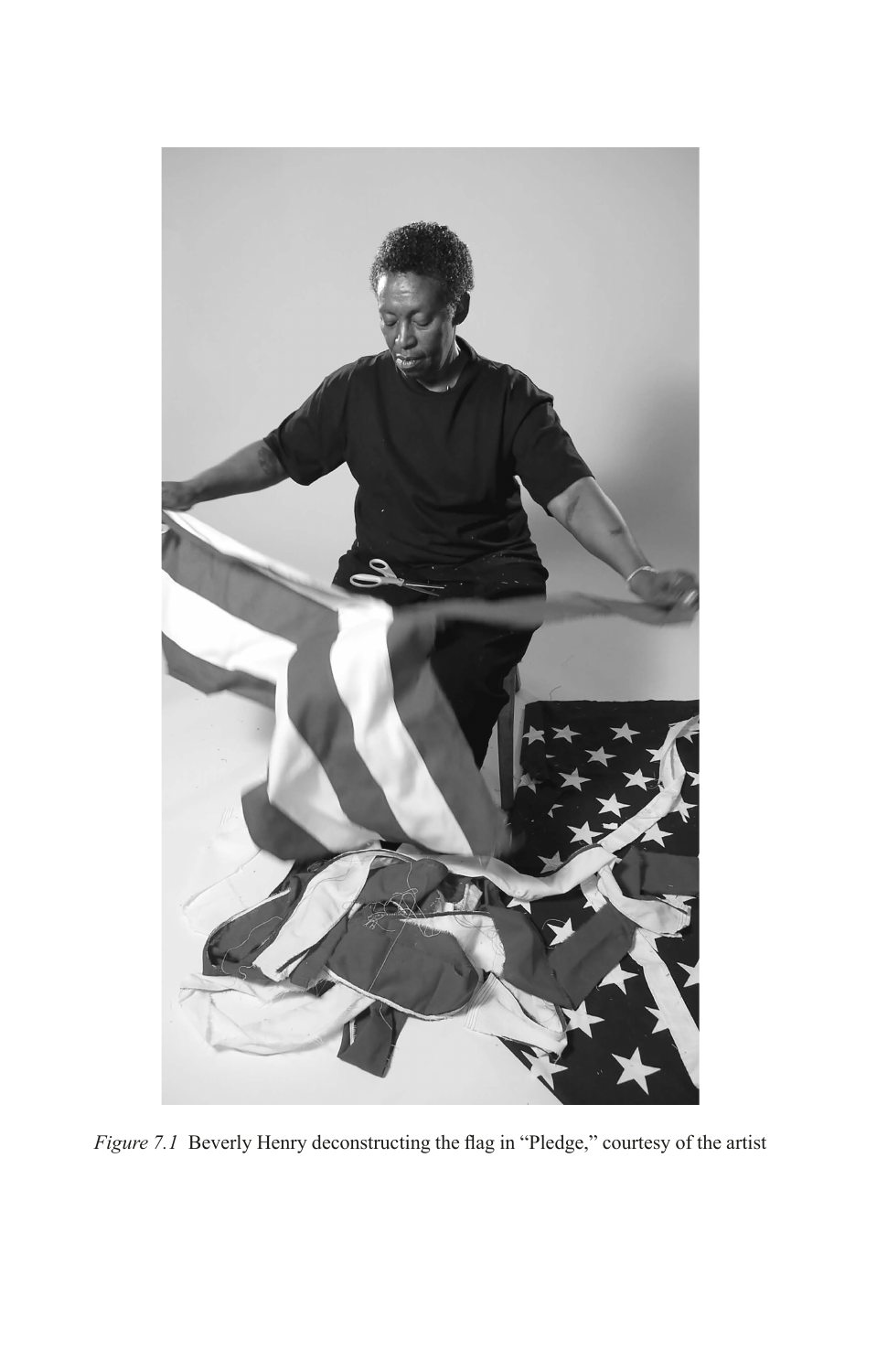#### <span id="page-13-0"></span>78 *Kathleen Woodward*

*enabling*, not paralyzing.[10](#page-22-0) I would add that with regard to *Pledge* I suspect Beverly Henry's dignity and strength stirs *admiration* in many if not most of its viewers, with admiration also serving, like feminist shame, as a pro-foundly political emotion.<sup>[11](#page-22-0)</sup>

#### **Collaboration across sectors and media as** *convivencia*

*Women Who Rock* is a spirited multi-year, ongoing public scholarship project at the University of Washington dedicated to making visible – and wonderfully audible – "the role of women and popular music in the creation of cultural scenes and social justice movements in the Americas," in the words of collective members Michelle Habell-Pallán, Sonnet Retman, and Angelica Macklin, a doctoral student in Gender, Women & Sexuality Studies (2014, 1). *Women Who Rock* is exemplary for its collaborative work across multiple sites – the feminist undergraduate team-taught classroom, the conference table where shared mentoring workshops for graduate students with faculty and popular music critics from around the country take place[,12](#page-22-0) the yearly flm festival, the digital repository of research, and the annual fexible-format "unconference" at Seattle Center (a celebration of community arts, it is participant driven and, in 2018, is in its eighth year). Feedback loops among all these sites amplify the force of *Women Who Rock* and integrate its various components in multiple ways.

The ethos of collaboration characterizing this work is explicitly communitybased, with these communities including performers, activists, undergraduates and graduate students, and scholars from the University of Washington as well as other sectors, including journalism and flmmaking. Collaboration is for them a keyword. But Habell-Pallán, Retman, Macklin, and Monica De La Torre also describe their way of working together as that of a *collective*, which, as we all know, is a demanding form of collaboration, one that requires working together closely, often intimately.[13](#page-22-0) Crucially, their work is buoyed by the platform and pulse that is popular music itself, sustained by the affective spirit of community, of *convivencia*, of working and building and performing together, binding women to each other through the co-creation of intellectual, pedagogical, and social spaces as well as live populist musical worlds that are multi-genre and multi-generational. A powerful kind of *public intimacy* is generated – and is scaled up, an affective antidote to the divisions wrought elsewhere. In particular, I love the multi-generational infection of these musical worlds (I am smiling as I remember one panel at the conference in 2015 that was chaired by a 16-year-old and included women of various ages up to 80, with 8-year-old girls running up and down in the aisles of the crowed auditorium).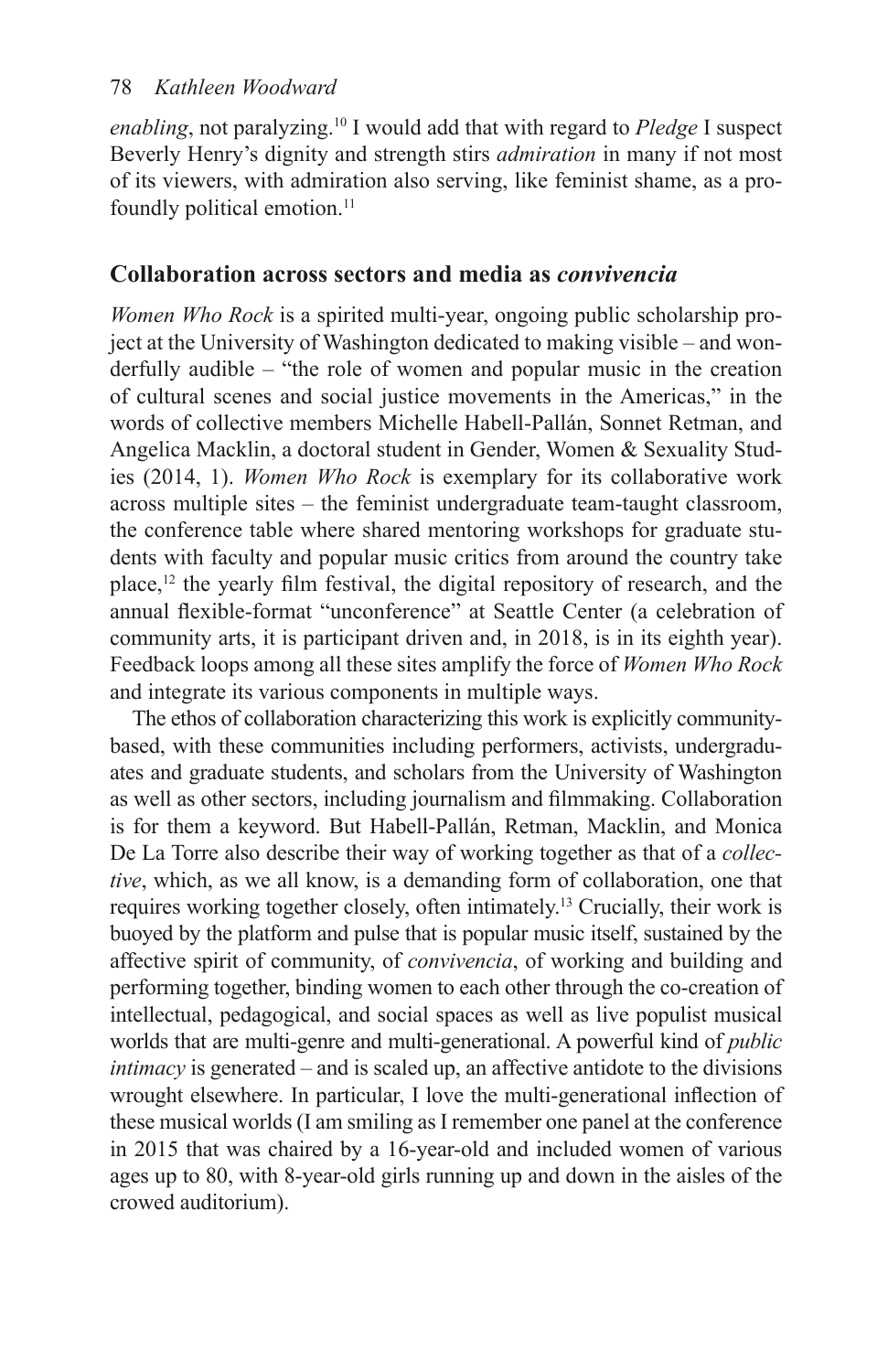<span id="page-14-0"></span>This public intimacy is both built through *convivencia* and creates *convivencia*, which carries with it the affective overtones of trust and vitality. Feeling alive and feeling a fundamental part of the social space – that is to say, belonging – are at stake. As described by Marisol Berríos-Miranda, Shannon Dudley, and Habell-Pallán, the co-authors of the splendid bilingual book *American Sabor: Latinos and Latinas in US Popular Music*, the idea of *convivencia* entails "the creation of social spaces where people can build personal and communal relationships" (2018, 287–289). In this context, the making of music is itself the sound of collaboration.

I am in great part emphasizing face-to-face collaboration; this is the primary way the project of *Women Who Rock* got its start. But from the beginning, digital documentation was part of its life – in fact, I would say a *way* of life; as the musician Alice Bag (aka Alicia "Bag" Velasquez) has insisted, "Unless you document your work, it's as though it never existed."[14](#page-22-0) The digital archive of video interviews with women who rock – among them, women who make music and who write about music – was launched in 2013 at the University of Washington Libraries and continues to grow. It is a focal point for generating more feedback loops as the stories of these women in popular music are told not only in face-to-face sites but reverberate across various media – in flm, online publications that offer multi-modal platforms, print publications, and radio, developing an evergrowing network and inspiring other projects. In fact, the explicit vision of the archive is to serve as a catalyst for making scenes and for building communities, including communities in the classroom. As Habell-Pallán, Retman, and Macklin describe it, the archive "is a platform for documenting and fostering the relationships and networks that drive music scenes, social justice movements, collaborative research and writing, art making and more."

I would add that it is an injustice at the level of culture that the contributions of women, especially Latinas, to US popular music – hip hop, rock, punk – remain woefully under-researched and under-documented. The University of Washington Libraries *Women Who Rock Oral History Archive* addresses this cultural injustice. The archive thus embodies the conviction that *cultural justice*, if I may coin a term, requires cultural representation as well as, importantly, broad-based participation in the making of that knowledge. I would further add that this online archive is an impressive example of an important trend in recent research where the creation of digital databases and archives is understood as a form of research itself, not simply as the basis or ground or foundation for research. Importantly, at the University of Washington much of this research has been undertaken by students in an undergraduate class team-taught by Habell-Pallán and Retman.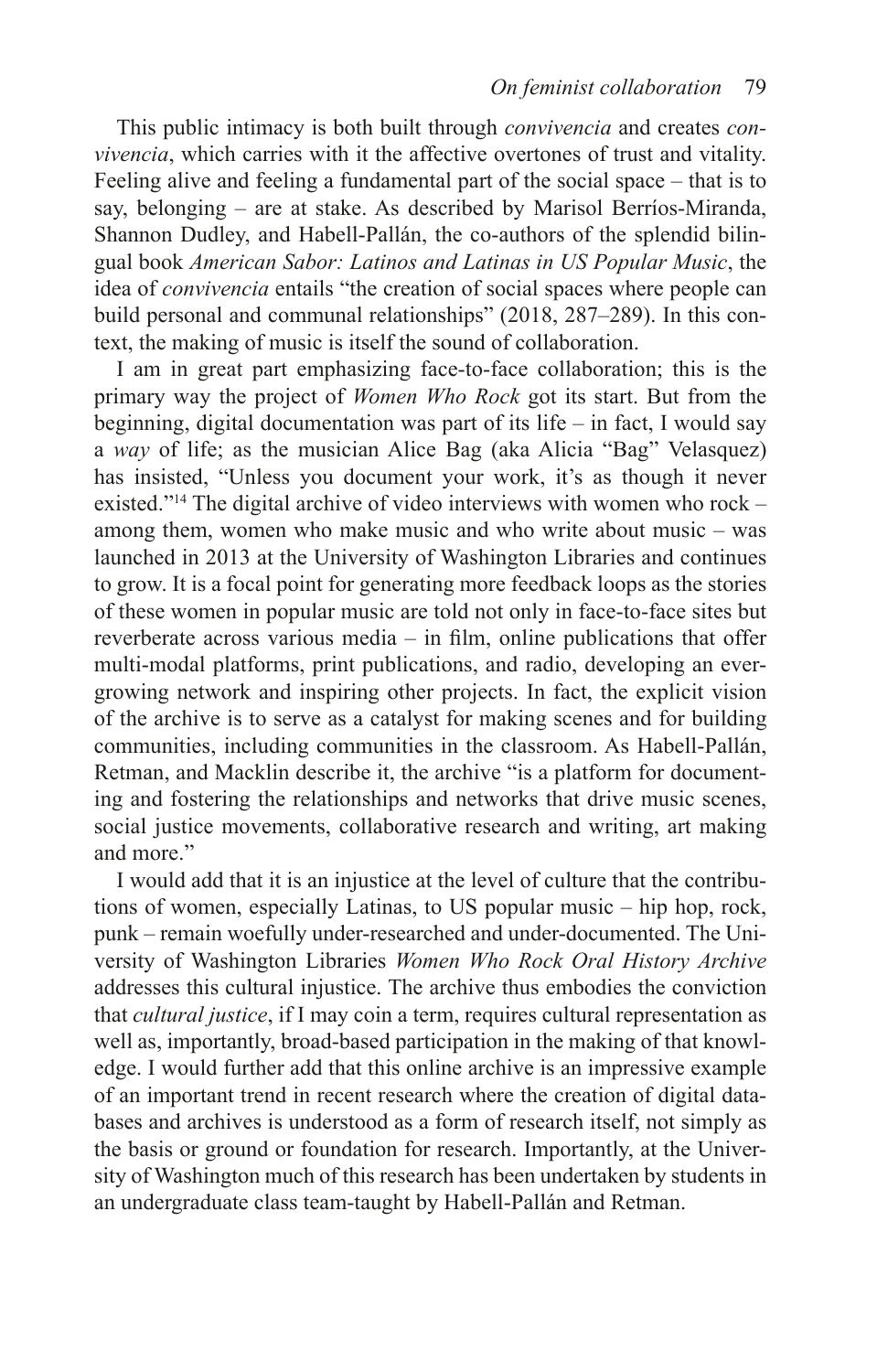#### <span id="page-15-0"></span>**Distributed collaboration**

My third inspiring example is FemTechNet, a widely distributed network of predominantly women academics devoted to the study of feminism and technology, with one of its key goals being the writing of women into the history of technology – in great part through the teaching of courses throughout North America and elsewhere. The brainchild of Alexandra Juhasz and Anne Balsamo, FemTechNet's frst project was the imaginative and ambitious college-level course launched in the fall of 2013 under the rubric of Dialogues in Feminism and Technology. The course was taught at a host of places, called learning nodes, across the US in tandem with a common intellectual catalyst underwriting the different stagings of content and pedagogical approaches – a curated series of videotaped dialogues between women (among them, Lisa Nakamura, Kim Sawchuk, Wendy Chun, Lynn Hershman-Leeson, and Donna Haraway) on such topics as race, machines, systems, and infrastructure that were made available to everyone on the FemTechNet website.<sup>15</sup> The learning nodes of that first course included Brown and Yale, Ohio State and Penn State, Colby College and Bowling Green, with some offering courses for credit and others creating workshops for self-directed learners. Thus was generated a national intellectual and pedagogical network – soon to be global – of local places connected by fows of feminist dialogues in action. FemTechNet has emerged as a collec-tive; it is decentralized and horizontally organized.<sup>[16](#page-22-0)</sup>

The design of what the FemTechNet network calls a DOCC, a distributed open collaborative course (DOCC), explicitly and purposively departs from the massive open online courses (MOOC) about which we heard so much for several frenzied years, with the latter's conventional broadcast model being the hierarchical transmission from the one (or two) to the many online. At the heart of Dialogues in Feminism and Technology are principles of feminist pedagogy, including putting the needs of learners frst and placing an emphasis on dialogue, which we see expressed in the videos themselves, and on embodied relationships, that is, on-the-ground relationships between faculty (some 50% of the instructors already knew each other, others joined as they learned about the project by word of mouth), between faculty and students, and among the students at the different nodes. Face-to-face learning and teaching are critical to the DOCC.[17](#page-22-0)

What form does collaboration take? The notion of distribution itself is key (in focusing on distribution, I intend a resonance with today's profoundly undemocratic distribution of economic goods around the globe). On the one hand, collaboration is literally distributed geographically; this is the compelling surface structure of collaboration of the project. I turn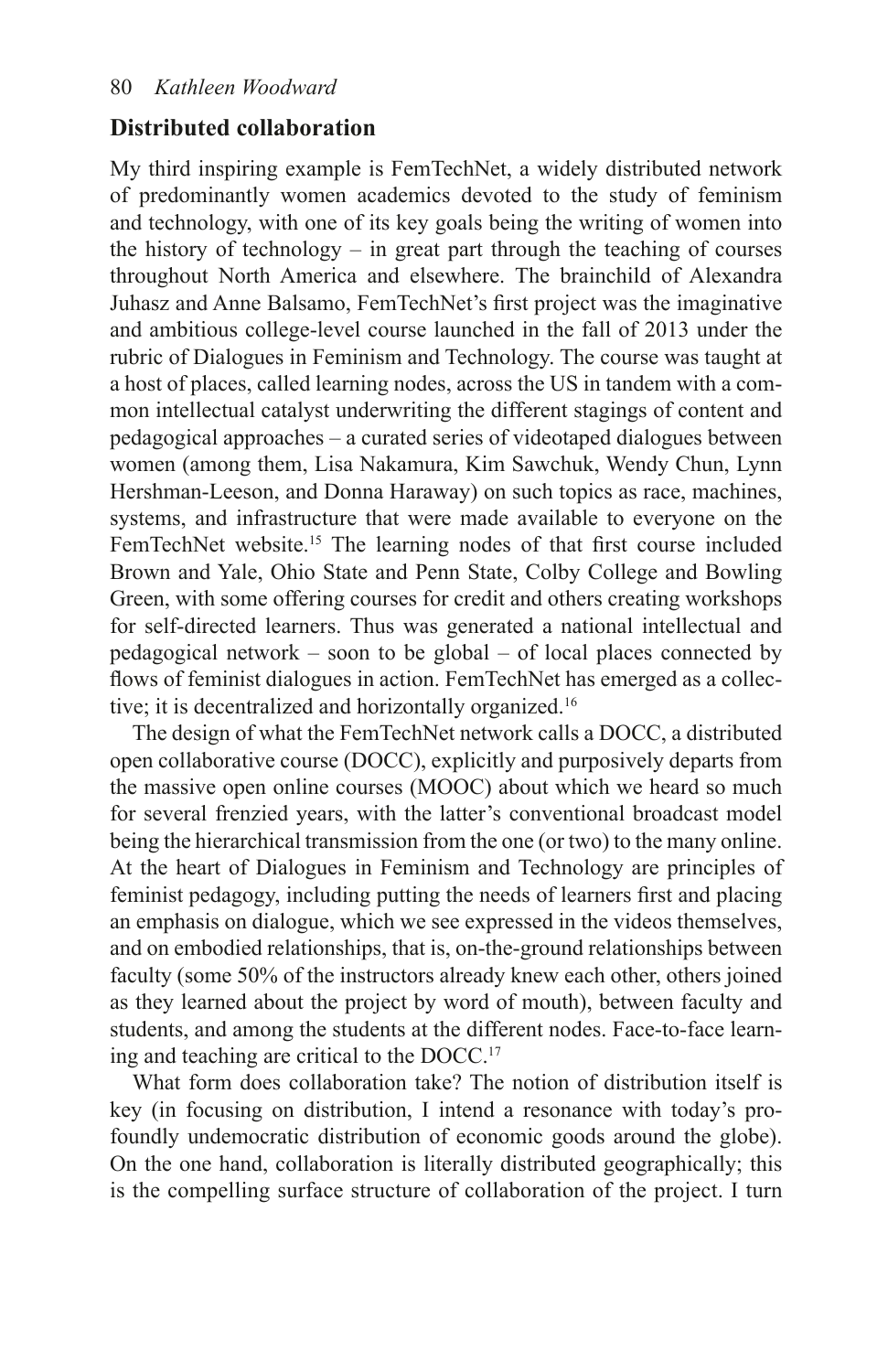to an analogy. Distributed cognition, in brief, is the theory that the process of cognition takes place in an environment that is social rather than being bound to the psychological individual. Analogously, in this distributed online collaborative course, collaboration is scaled up across nodes, not bound to a single place; it is distributed, lending it imaginative force. But it is not force that comes from the dizzying numbers we have associated with MOOCs – 10,000 students, 30,000 students in a single course; in some of these nodal courses student numbers were capped at 8, at 15, at 20. The deep structure of collaboration is articulated in feminist principles of pedagogy and in the proliferating feedback loops among the professors across the country, becoming more profound throughout the semester, deepening in the evaluation that was held at conclusion of the course, with people participating from every course node. The model of collaboration is both embodied and distant. Finally, distribution suggests the importance of the *re-distribution of intellectual capital* to include feminist critical and theoretical work on the study of technology and its histories as well as the contributions of feminists – inventions and interventions – to media art.

And affect? I would put the emphasis on the intellectual exhilaration I fnd in the essay Alexandra Juhasz and Anne Balsamo contributed to the frst issue of *Ada: A Journal of Gender, New Media, and Technology*, describing the process of imagining FemTechNet and getting it off the ground. It is itself an inspiring instance of feminist collaboration. Juhasz and Balsamo note that FemTechNet was launched in the spring of 2012 as a result of a series of "private conversations about our shared sense of longing for feminist scholarly and artistic community that deeply understood the histories of feminist work as they also focused on pushing the horizon of contemporary efforts." I love knowing they initially met at a Starbucks for coffee and later met for lunch. I love the warm detail that it was "delightful to sit across the table from someone who saw the world in the same confused and yet inspiring way." I love learning that not too long afterward the two of them gathered together some ten feminist academics from the US and Canada to explore the idea of an alternative learning infrastructure to the MOOCs, with the bedrock principles being that they would work only with "the scholars and artists who we admire, share our interests, and who feel they belong." Plus, no divas allowed. And *boom*, it happened! I see FemTechNet as an exciting example of intellectual intimacy – distributed widely. As Alexandra Juhasz concluded, "my recent thinking about feminist possibilities online are driven by the certain knowledge that IRL relationships are the glue, inspiration, and solidifcation most of us need to stay committed to each other digitally."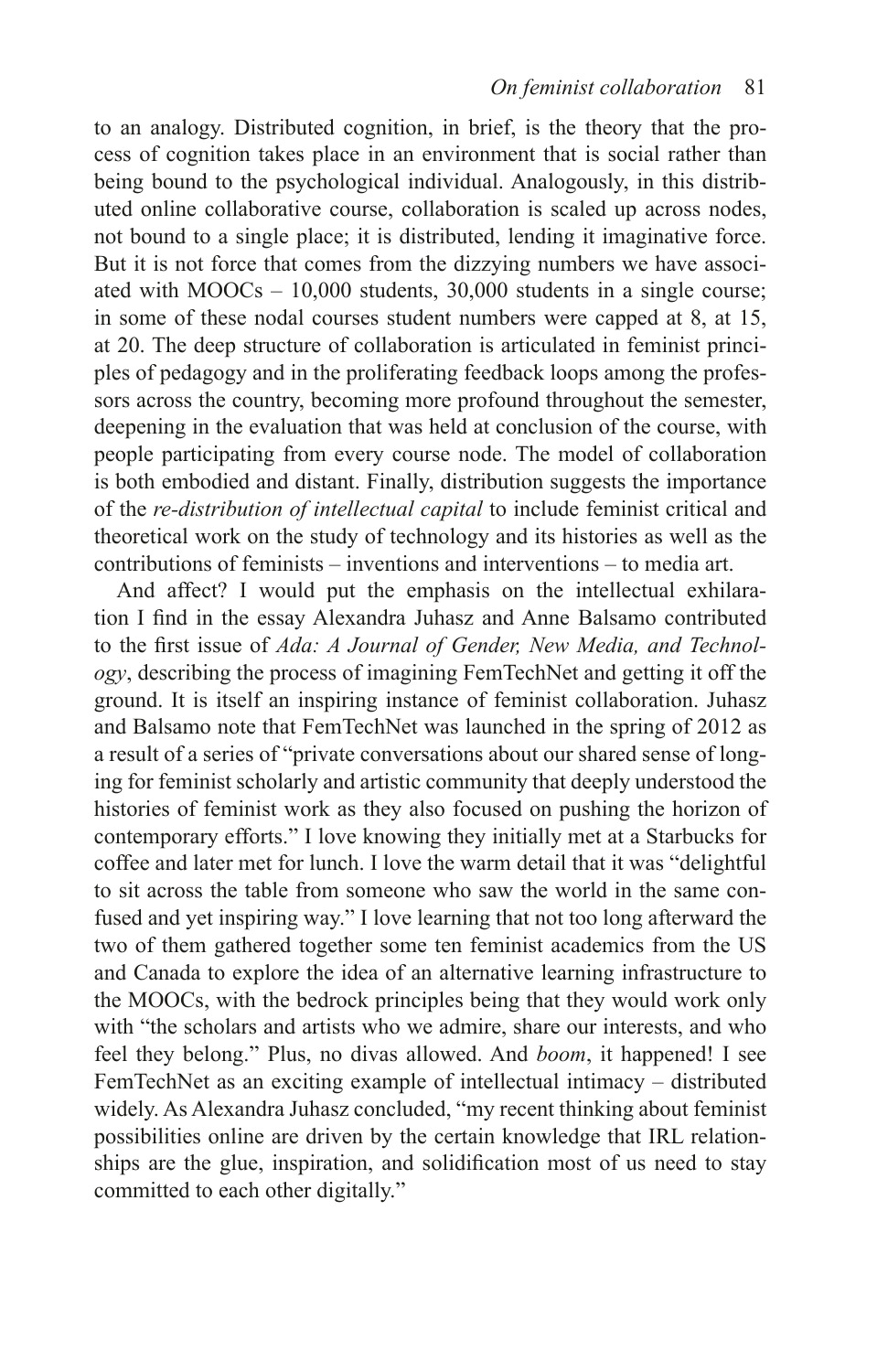#### <span id="page-17-0"></span>*What is core to collaboration: digital tools? relationships?*

Today in the academy, we routinely hear from offices of research that collaborative tools – a term ubiquitous in our digital moment – are necessary to support the research enterprise, with quantitative research and big data core to it. Similarly, the term "open collaboration" is pervasive in the academy, referring exclusively to digitally mediated communication. In contrast, the three projects in the arts and humanities I have cited are not computationally oriented; they do not deal with big data, never mind quantum computing[.18](#page-22-0) They all rely on digital media, and websites are key, although in different proportions, to the realization of their projects: to the articulation, preservation, and communication and dissemination of materials and of the projects themselves. Certainly, the very medium of the World Wide Web enables collaboration of different kinds. But to what extent could we say digital tools – especially high-tech, complicated tools – are essential to, or the core of, their kinds of collaboration?

Perhaps I am posing the question too starkly. Still, I have found that Virginia Eubanks' book *Digital Dead End: Fighting for Social Justice in the Information Age* has provided me with a helpful way of thinking about the question of the relationship between collaboration and digital tools in the humanities and arts, or perhaps I should say, offers a methodological and sociopolitical parable about collaboration and technology, with the point being that we should not overvalue new and complex digital technologies and tools as the prime mover of collaboration or, more dramatically, as quintessential to the good life. Or to put it another way: We can resist the technological imperative; it is not a foregone conclusion that we must necessarily use the technologies that are available to us.

*Digital Dead End* is a study of the role of information technology in the lives of a group of low-income women who live in a YWCA in upstate New York, Troy to be specifc – Eubanks' own community, in fact. Eubanks describes her methods, in opposition to participant observation, as "collaborative discussion and refection" and more strongly, as "collaborative action and refection," wanting to capture the truly reciprocal and conversational nature of the process of research, which resonates with the ethic of community-based action research (2011, 172–3). Marked by mutuality and reciprocity, collaboration itself became a feminist method for Eubanks as she pursued her research.

What is very important to me here is that as a result of thinking *with* these women, Eubanks fundamentally changed her thinking *about* the omnipresent discourse of digital divides and access to digital networks as both the problem and the solution. "Validity came from a deep connection and passionate engagement within my community – *my* community, my neighbors,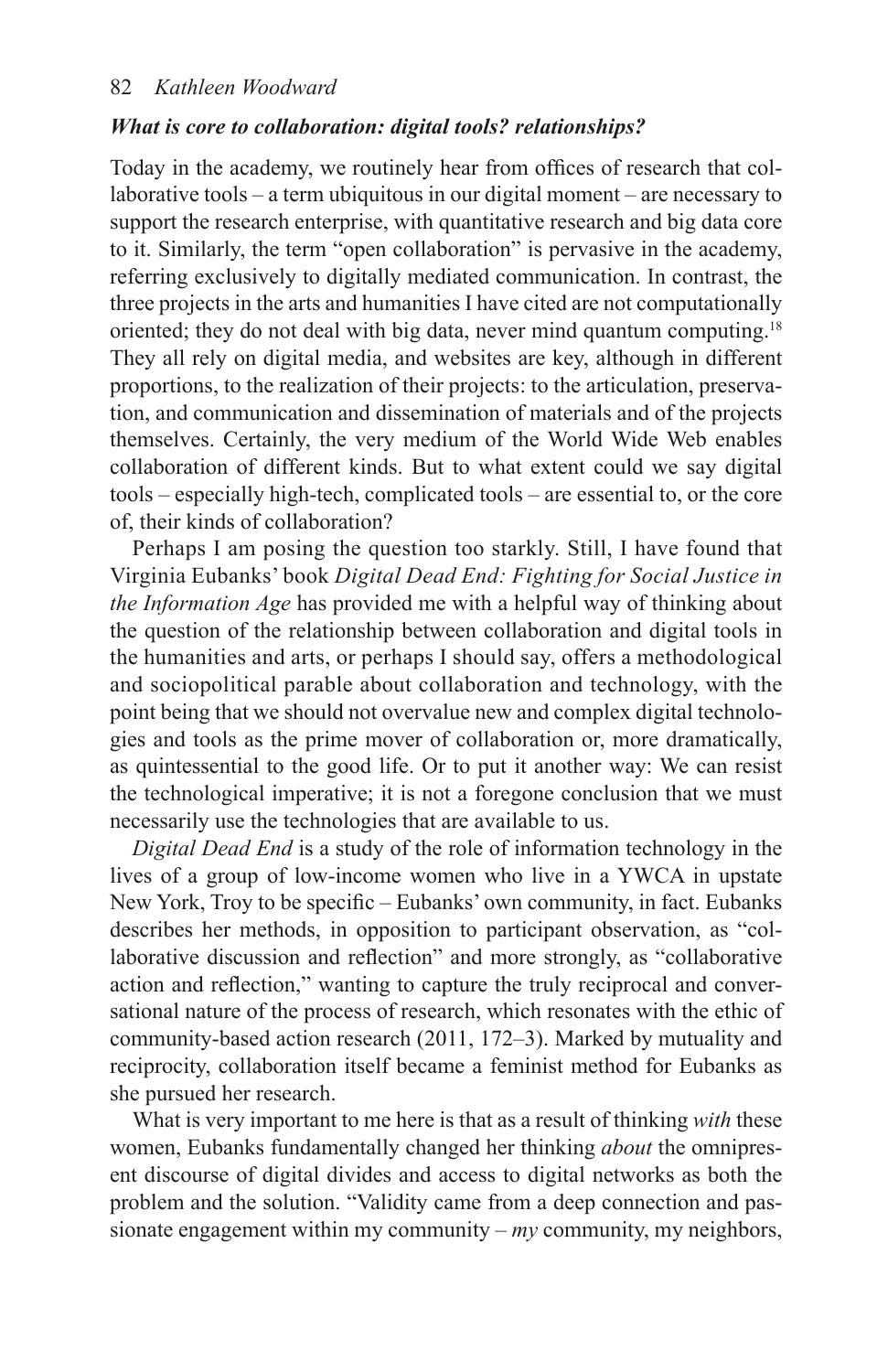<span id="page-18-0"></span>my friends – not from critical distance and neutrality," she writes, explaining that collaboration entailed "collaborative analysis" (2011, 34). Collaboration enabled her to conceptualize her research differently and to come to far-reaching conclusions she hadn't anticipated. While I can't rehearse her argument here, I do want to underscore that Eubanks does not see the focus on the development of high-technology industries as the solution to contemporary inequities of all kinds. Rather, she advocates for what she calls popular technology, or vernacular technology; "popular technology," she writes, "is an approach to critical technological citizenship education based on the insights of broadly participatory, democratic methods of knowledge generation" (2011, 104).<sup>[19](#page-22-0)</sup>

Critical to the three feminist projects in the arts and humanities I've profiled is face-to-face interaction – a key tenet of feminist pedagogy – as an essential condition for collaboration to grow and to thrive, with feminist principles guiding the collaboration, the results of which may – or may not – be impressively scaled up and distributed far and wide.<sup>20</sup> These projects model the generation of intimacy – of different kinds – as itself an atmosphere in which collaboration can fourish. They model the conviction, formed through practice, that frst and foremost knowledge is created and developed through relationships.

Thus, critical also, I would add, is the relatively low-tech nature of these three projects. The 2013 FemTechNet course on Dialogues in Feminism and Technology is a feminist intervention *par excellence* in the deployment of technological platforms in higher education. It is low-tech, not high-tech, rendering the bar to participation low, making it easy to join the network. The interviews in the *Women Who Rock Oral History Archive* were undertaken in a DIY spirit and with recording tools to match (following Ivan Illich 1973, we might call these low-cost video cameras "tools for conviviality"); the interviews are available to the general public on the University of Washington Libraries website (although they are not as straightforward to locate as they should be). Of the three projects, *Public Secrets* is the most sophisticated in terms of design – it was custom designed, not assembled on a template – but Sharon Daniel used simple recording devices in conducting her conversations behind bars, and the piece itself is easily accessible to the viewer on the web.

Science and technology studies scholar Langdon Winner's seminal essay "Do Artifacts Have Politics?" is exceedingly helpful here. His argument is complex but, for my purposes, can be cast, by analogy, in terms of the different kinds of social relationships (of cost, of ease of use, of understanding, of potential risk, of repair) engendered by a bicycle, on the one hand, and a nuclear power plant, on the other. Intuitively we can clearly see that the bicycle is a low-cost, non-hierarchical form of transportation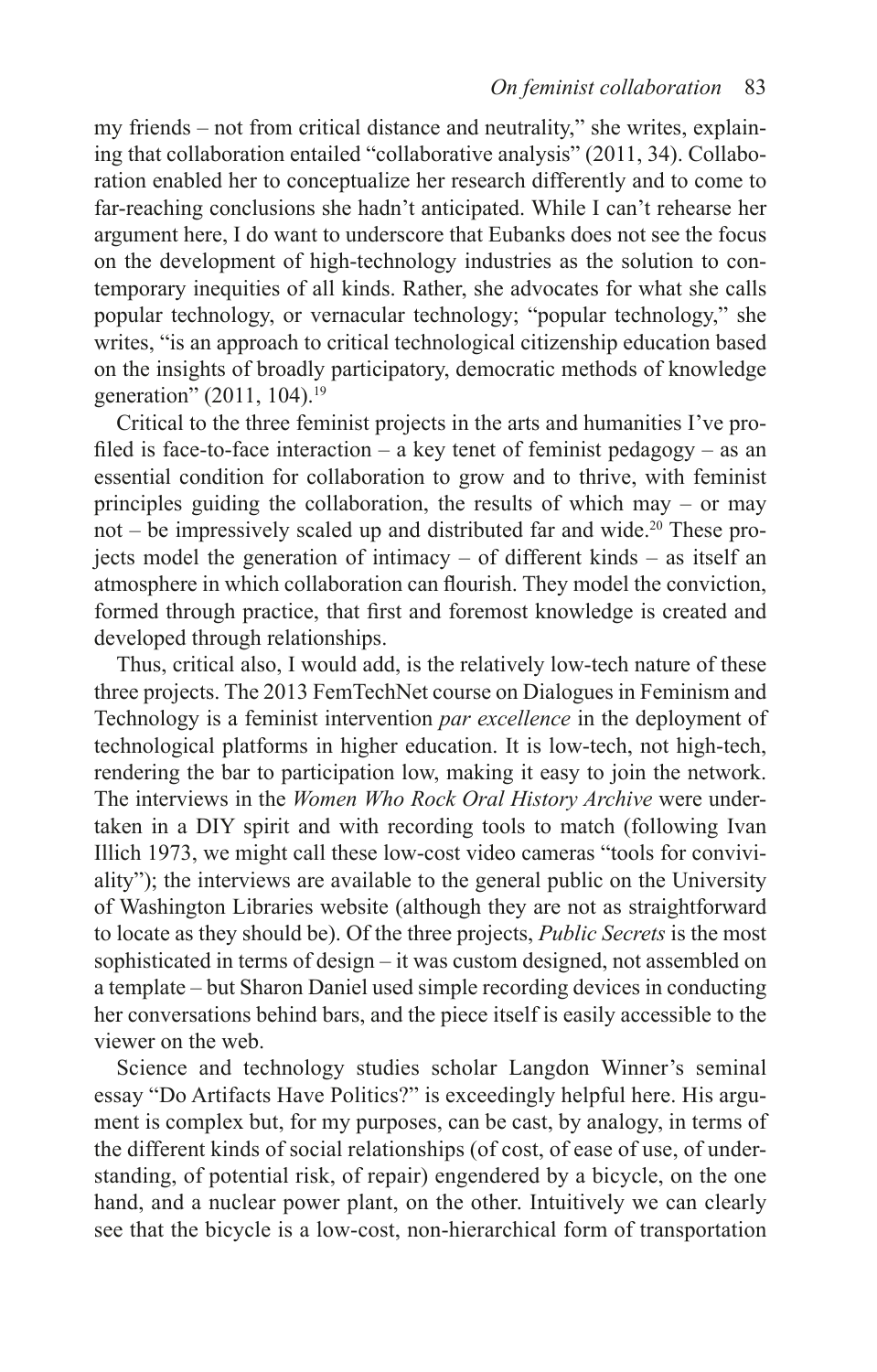<span id="page-19-0"></span>while a nuclear power plant requires massive resources for construction and maintenance, poses extreme risk, and is strictly hierarchical in terms of the knowledge needed to administer it; as the economist E.F. Schumacher memorably said, small is beautiful. It is the deep dream of developers of the World Wide Web that the space be one that is democratic, non-hierarchical, and available to all, that the net be neutral, a dream that has widely been called into question by corporate practices of surveillance, recent policy initiatives, and hacking by rogue and state actors, among many other things.

Do websites have politics? That is an interesting question, one I can't, of course, address in any detail here, although I have implicitly been arguing that certain principles – ease of access and ease of functionality, for example, as well as low barriers to distribution – are critical to creating common goods. In addition, given my focus on collaboration and given the ubiquity of digital media in the landscape of our everyday life, it may be beside the point to focus on the medium itself. To repeat: I am putting the emphasis on the relational, not the technological; I am stressing relationship-rich collaboration that is not extractive but rather horizontal and non-hierarchical in practice – collaboration whose ethos is feminist. If fve people were collaborating on a book, would we discuss their collaboration by first elaborating the affordances that the technology of the book offers?

#### *Collaborative inquiry, public universities, and public feelings*

All three of the imaginative collaborative projects I have profled were conceived by women at public universities.<sup>21</sup> A central goal of all three is to reach out and involve people beyond the academic borders of our institutions. All three are contributing to the growing movement in the academy in the humanities to reclaim our work as a public good, expanding the reach of our research and teaching beyond the sphere of hyper-professionalization where, in terms of research in particular, academics engage only with other academics. As these projects attest, with the emergence of digital media, we have at our disposal new educational spaces and multi-modal forms of communication. Indeed, many people today conceptualize the internet itself as a public space, one that, if accessible in all senses, condenses geographical distance.[22](#page-23-0) What kinds of online public spaces do these three projects represent? *Public Secrets* exemplifes a subaltern counterpublic. The *Women Who Rock Oral History Archive* is a spirited instance of a university–community collaboration that makes public the multiple contributions that women have made to popular music. And the deeply collaborative collective (it is more than a network) that is FemTechNet reminds us that online – or distributed – collaboration is reliant on a foundation of personal relationships, one that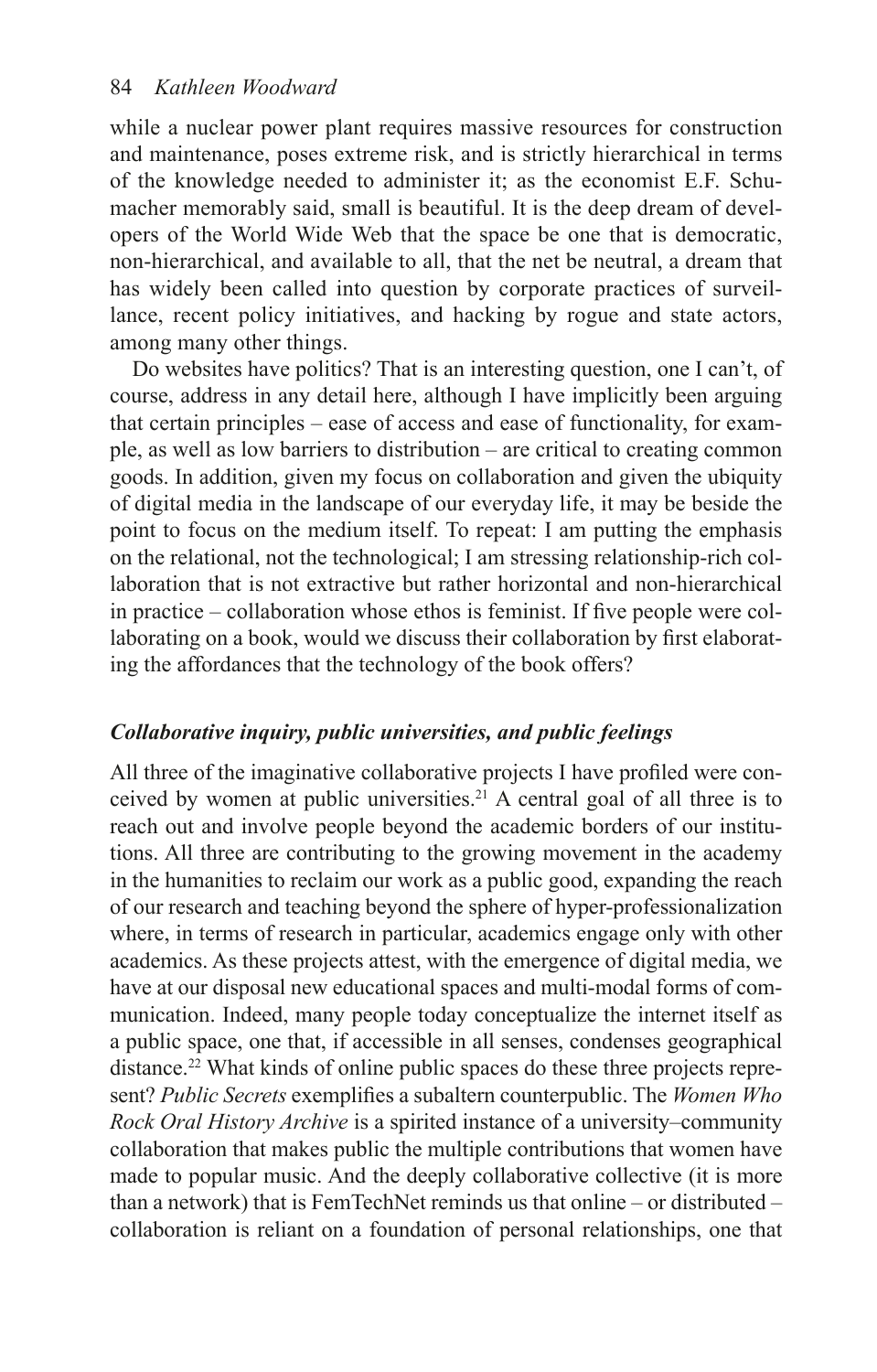<span id="page-20-0"></span>needs constantly to be renewed. FemTechNet also reminds us that "the public" is located inside the university – our students constitute our most important public – as well as beyond it. $23$ 

I have called attention to the affective dimension of these three projects. Today the study of affect and the emotions – the affective turn, as it has been called – constitutes a thriving area of research across many disciplines and felds. But there is a kind of contradiction, or irony, here. Why? Because it is still a largely unexamined assumption that scholarship must carry a neutral tone, or worse, be fat in nature. However, for increasing numbers of us, pedagogy, scholarship, and advocacy are not antithetical; they go hand in hand; urgency requires a different tone. In addition, it is also a largely unexamined assumption that outcomes (that dispiriting term) must be measurable, calculable, quantifable. But in stunning contrast, what I see in these compelling projects and practices is the enlivening effect of creating emotional bonds that have the potential to generate solidarity through feeling as well as thought and analysis. Among many other things, these projects offer us public feelings.<sup>[24](#page-23-0)</sup>

It is widely acknowledged that the goal of research and scholarship is to contribute to the storehouse of knowledge and to the public good. In *The Great Mistake: How We Wrecked Public Universities and How We Can Fix Them*, Christopher Newfield defines a public good as "a good whose beneft continues to increase as it approaches universal access." He gives public health as an example. "Your ability to avoid a lethal virus," he writes, "depends both on your own access to preventive measures *and* a similar access for as many other members of society as possible" (2018, 64). Analogously, I take seriously the idea that one of the goals of (some of) our teaching, research, and scholarship, as well as creative work, is to contribute to the invaluable storehouse of affrmative and democratic public feelings – among them, feelings of concern, friendship, and respect; they are in and of themselves public goods.<sup>[25](#page-23-0)</sup> This invaluable storehouse of public feeling would also include feelings such as those I've called out in the three feminist projects I've cited: dismay, outrage, empathy, and admiration; *convivencia*, and feelings of vitality and belonging; and exhilaration sparked by intellectual intimacy and institutional creativity. We can understand dismay and outrage, for instance, as public goods whose beneft continues to increase as it is felt by more people in the service of justice of all kinds. And to this we might add the basic affect of collaboration itself: It is trust.

*Note: An earlier version of this chapter was given in a session on Women, Collaboration, and New Media at the Modern Language Association Convention, Chicago, January 12, 2014. My thanks to the people on the panel – Kate Flint, Laura Mandell, and Jessica Pressman – and in the audience*.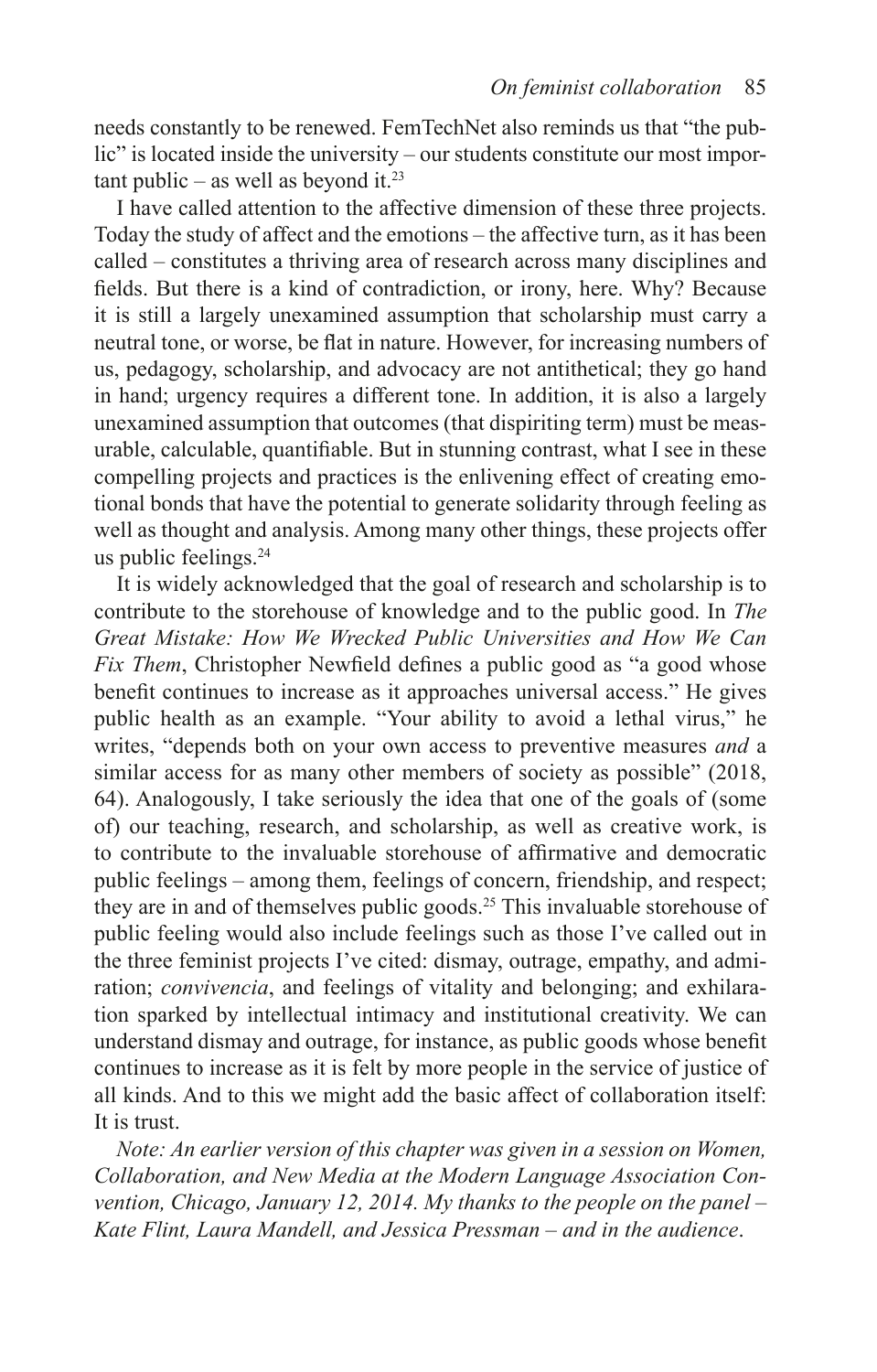#### <span id="page-21-0"></span>**Notes**

- [1](#page-5-0) See *Pathways Through Graduate School and into Careers* from the National Council of Graduate Schools; *Advancing Research in Science and Engineering* from the American Academy of Arts and Sciences; *Report on Doctoral Study in Modern Language and Literature* from the Modern Language Association; and the *Career Diversity Initiative* of the American Historical Association. As the Executive Summary of *Pathways Through Graduate School and Into Careers* specifes: "In addition to requisite content knowledge, critical skills such as professionalism and work ethic, oral and written communication, collaboration and teamwork, and critical thinking and problem solving are consistently defned as important to job success." Regarding the American Historical Association's initiative, see Colleen Flaherty's (2017) piece in *Inside Higher Ed*.
- [2](#page-6-0) See Jeffrey Schnapp, Peter Lunenfeld, and Todd Presner, "Digital Humanities Manifesto 2.0": "Digital Humanities have a utopian core shaped by its genealogical descent from the counterculture-cyberculture intertwinglings of the 60s and 70s. This is why it affrms the value of the open, the infnite, the expansive, the university/museum/archive/library without walls, the democratization of culture and scholarship, even as it affrms the value of large-scale statistically grounded methods (such as cultural analytics) that collapse the boundaries between the humanities and the social and natural sciences."
- [3](#page-6-0) See Martin Sanders (2007), who writes: "Literary scholars tend to be solitary animals who prefer to stalk their prey alone. Most of us are as territorial as badgers. We mark our areas of expertise with peer-reviewed publications, we meet trespassers by gently nudging them off our turf, or, should somebody insist on encroaching, by hindering them in ways that range from passive aggression to active sabotage."
- [4](#page-6-0) As communications scholar Zizi Papacharissi (2015) clearly puts it, "the internet pluralizes but does not inherently democratize spheres of social, culture, political, or economic activity" (8).
- [5](#page-8-0) See Julie Thompson Klein's (2015) discussion of Sharon Daniel's *Public Secrets* in terms of Patrik Svensson's 5-part typology of digital humanities projects; Klein, drawing on Balsamo, emphasizes the hybrid and boundary-breaking mode of *Public Secrets* as an activist production, an artistic installation, an example of cultural critique, and an intervention (23).
- [6](#page-9-0) As Fraser (1990) writes in her visionary essay, "members of subordinated social groups – women, workers, peoples of color, and gays and lesbians – have repeatedly found it advantageous to constitute alternative publics. I propose to call these subaltern counterpublics in order to signal that they are parallel discursive arenas where members of subordinated social groups invent and circulate counterdiscourses" (67).
- [7](#page-10-0) In "Collaborative Systems," Daniel (2011) writes, "As a context provider, I am more of an immigrant than an ethnographer, crossing over from the objective to the subjective, from the theoretical to the anecdotal, from authority (artist/ ethnographer) to unauthorized alien" (82).
- [8](#page-11-0) I also selected Sharon Daniel's *Public Secrets* because it was published in *Vectors*, and it is out of *Vectors* that the fexible, ambitious, multi-modal platform for long-form, media-rich scholarship has emerged under the name of Scalar; McPherson (2014) addresses the capacities of Scalar in "Designing for Difference."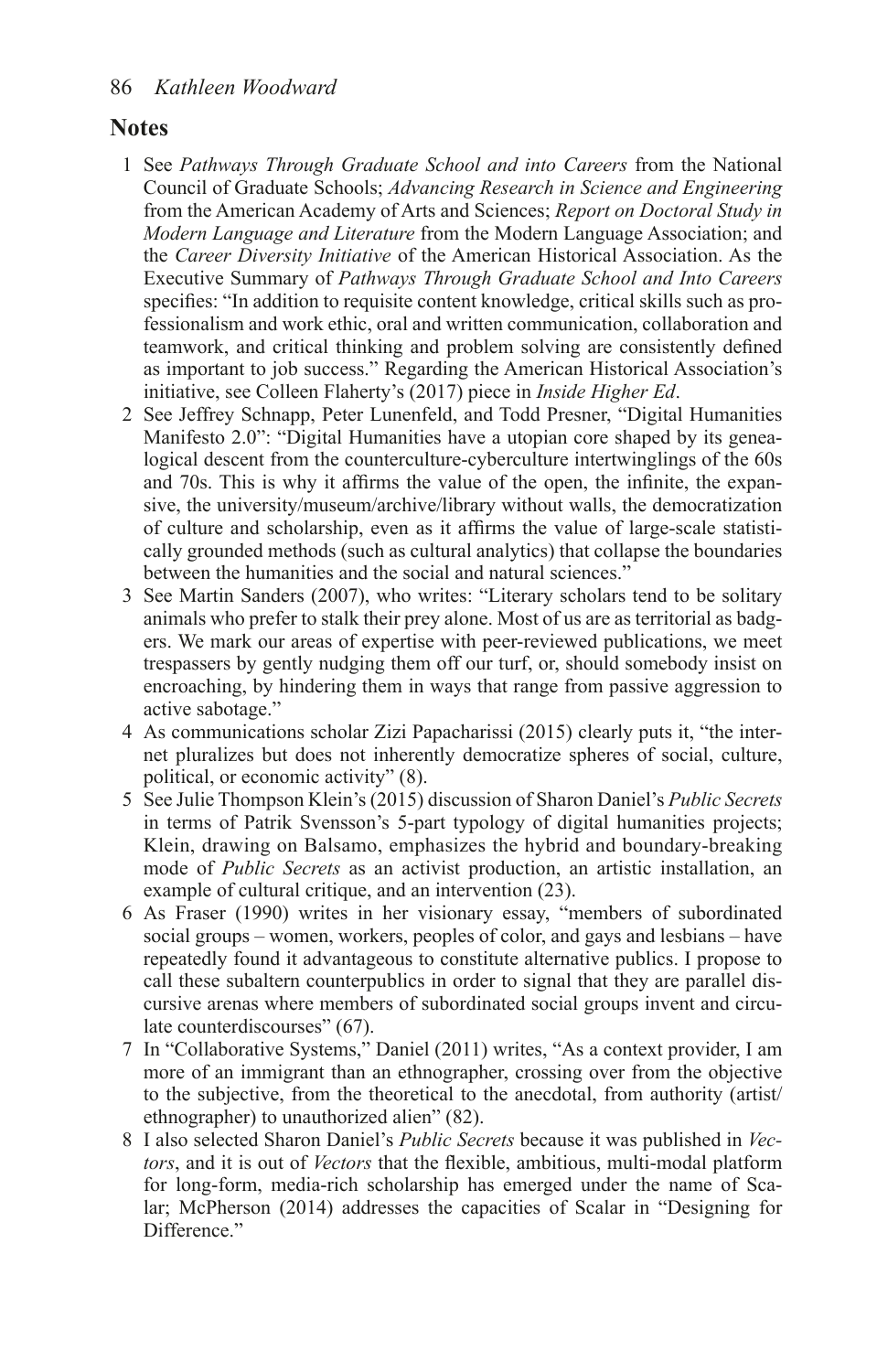- <span id="page-22-0"></span>[9](#page-11-0) In "Collaborative Systems," Daniel (2011) notes that participants, interactors, and collaborators hold different subject positions (74); she associates participants with users of software. I have slightly altered her meaning, understanding participants in *Public Secrets* to be those she has interviewed who have thus become collaborators in *Public Secrets* itself.
- [10](#page-13-0) For a discussion of different modalities of shame as well as Berenice Fisher's feminist notion of shame, see my chapter in *Statistical Panic* on "Racial Shame, Mass-Mediated Shame, Mutual Shame" (2009, 79–108).
- [11](#page-13-0) "Admiration" rings like a bell throughout literary and cultural studies scholar Doris Sommer's (2014) *The Work of Art in the World*. As she writes, admiration "is the basic sentiment of citizenship, a term I use in the sense of participant rather than legal status" (6); admiration "animates civic life by expecting valuable participation from others. Toleration is lame by comparison; it counts on one's own opinions while waiting for others to stop talking" (111).
- [12](#page-13-0) See Lisa Costello (2015) on collaborative mentoring.
- [13](#page-13-0) In their essay "Women Who Rock: Making Scenes, Building Communities (Convivencia and Archivista Praxis for a Digital Era)," Habell-Pallán, Retman, Angelica Macklin, and Monica De La Torre (2018) address the important issue of the many people who constitute the founding and ever-evolving collective of the "we" of Women Who Rock.
- [14](#page-14-0) Alicia "Bag" Velasquez, epigraph, qtd. in Habell-Pallán, Retman, and Macklin (2014).
- [15](#page-15-0) There is a precedent for this course in the world of print journalism with its core readings distributed by a legacy communication technology – the newspaper: The Fall 1973 and Fall 1974 Course by Newspaper, an experiment in national education originating with University Extension, University of California, San Diego, with support from the National Endowment for the Humanities. The title of the frst course was America and the Future of Man; 263 newspapers, with a combined circulation of 22 million, participated, as well as 188 colleges and universities that carried the course for credit. The Fall 1974 course was entitled In Search of the American Dream; I taught the course for credit at the University of Wisconsin, Milwaukee at a site off-campus.
- [16](#page-15-0) As an organization, FemTechNet rapidly evolved into a resilient network of women – artists, scholars, librarians, among them – with shared responsibility for its multiple projects, uncannily taking shape at the same time as the FemBot Collective which publishes *Ada*.
- [17](#page-15-0) For an account of later FemTechNet DOCCs, see Karen Keifer-Boyd.
- [18](#page-17-0) See Wouters and Beaulieu (2006), who argue that e-science is decisively shaped epistemologically by computer science, contrasting its practice with that of research in women's studies, asking, "what would a non-computational e-science practice look like" (50).
- [19](#page-18-0) Eubanks (2011) develops what she calls a theory of cognitive justice for the information age (129–152).
- [20](#page-18-0) See Colleen Flaherty (2017), "Study," who reports that a 2017 study of papers and patents associated with the Massachusetts Institute of Technology concluded that interdepartmental and crossdisciplinary collaboration is sparked by interaction that is face-to-face in shared spaces. In addition, anecdotally, Jeffrey Nesteruk (2017), a professor of Legal Studies at Franklin & Marshall College, has recently called attention to the importance of academic friendships for boundary-spanning work.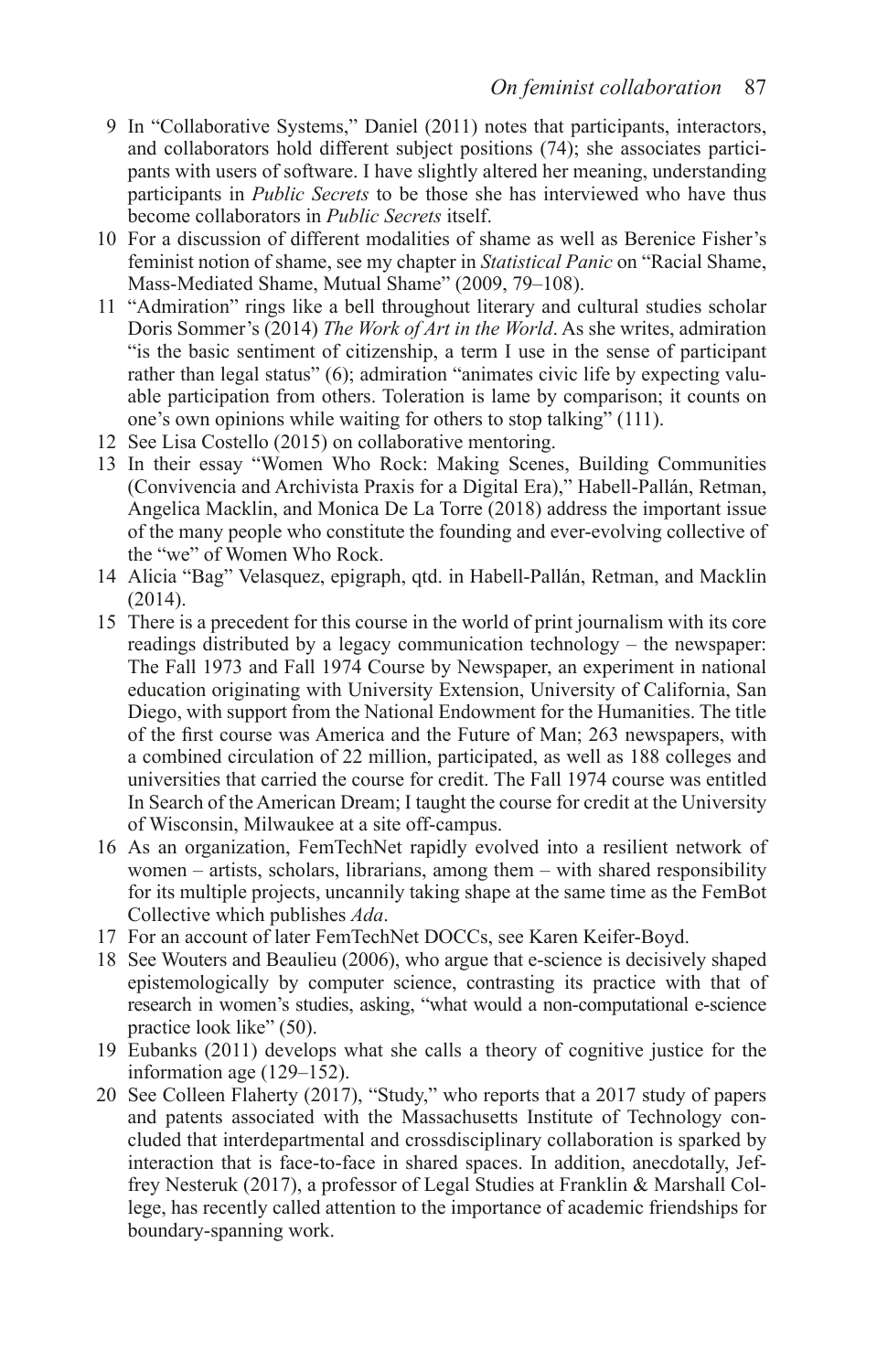#### <span id="page-23-0"></span>88 *Kathleen Woodward*

- [21](#page-19-0) The exception is Alexandra Juhasz, who was at Pitzer College when she and Ann Balsamo came up with the idea for FemTechNet.
- [22](#page-19-0) Sharon Daniel (2009) has explicitly referred to the internet as a public space; see "Hybrid Practices," 154. The internet as an accessible and neutral public space is of course being called into question for many reasons in the US, not least because of the recent decision on net neutrality.
- [23](#page-20-0) We need to elaborate further what we mean by collaboration in terms of the concepts of the public, publics, and counterpublics as well as community, audience, and network as they are aligned with the goals of social, cultural, and intellectual justice. It is clear, however, that all three of these projects embody notions of the public that distinguish them clearly from what Tarleton Gillespie and Kate Crawford call "calculated publics," assembled by algorithms.
- [24](#page-20-0) I am borrowing this perfect term from Ann Cvetkovich, whose important books include *An Archive of Public Feelings* and *Depression: A Public Feeling*.
- [25](#page-20-0) I am here using the terms "affect" and "public feelings" very differently from Zizi Papacharissi (2015) in her wonderful book *Affective Publics: Sentiment, Technology, and Politics*. Papacharissi studies the generation, circulation, and amplifcation of affect through social media – Twitter is her case in point – with affect understood not in terms of emotional bonds but rather in terms of energy, with exchanges taking the shape of conversation and thus resembling interpersonal communication, seemingly connecting people and enabling them to, as she puts it, to feel "their way into the developing event" (5). "Affect is nonrational and non-directional," she writes. "It does not possess an agenda but it does possess intensity, and intensity allows it to feel" (93).

#### **Works cited**

- American Academy of Arts and Sciences. 2013. "Advancing Research in Science and Engineering: The Role of Academia, Industry, and Government in the 21st Century (ARISE II)." [www.amacad.org/multimedia/pdfs/ARISEII\\_Executive](http://www.amacad.org/multimedia/pdfs/ARISEII_ExecutiveSummary.pdf)-[Summary.pdf](http://www.amacad.org/multimedia/pdfs/ARISEII_ExecutiveSummary.pdf).
- American Historical Association. 2016. "Career Diversity Initiative." [www.historians.](http://www.historians.org/jobs-and-professional-development/career-diversity-for-historians/career-diversity-resources/five-skills) [org/jobs-and-professional-development/career-diversity-for-historians/career](http://www.historians.org/jobs-and-professional-development/career-diversity-for-historians/career-diversity-resources/five-skills)[diversity-resources/fve-skills](http://www.historians.org/jobs-and-professional-development/career-diversity-for-historians/career-diversity-resources/five-skills).
- Berlant, Lauren. 2011. *Cruel Optimism*. Durham, NC: Duke University Press.
- Berríos-Miranda, Marisol, Shannon Dudley, and Michelle Habell-Pallán. 2018. *American Sabor: Latinos and Latinas in US Popular Music*. Seattle: University of Washington Press.
- Castells, Manuel. 2009. *Communication Power*. New York: Oxford University Press.
- Commission on Pathways Through Graduate School and into Careers. 2012. "Pathways Through Graduate School and into Careers." *Educational Testing Service and the Council of Graduate Schools*. [www.pathwaysreport.org.](http://www.pathwaysreport.org)
- Costello, Lisa A. 2015. "Standing Up and Standing Together: Feminist Teaching and Collaborative Mentoring." *Feminist Teacher* 26: 1–28.
- Crawford, Kate. "Can an Algorithm Be Agonistic: Ten Scenes from Life in Calculated Publics." *Science, Technology, and Human Values* 41 (1): 77–92.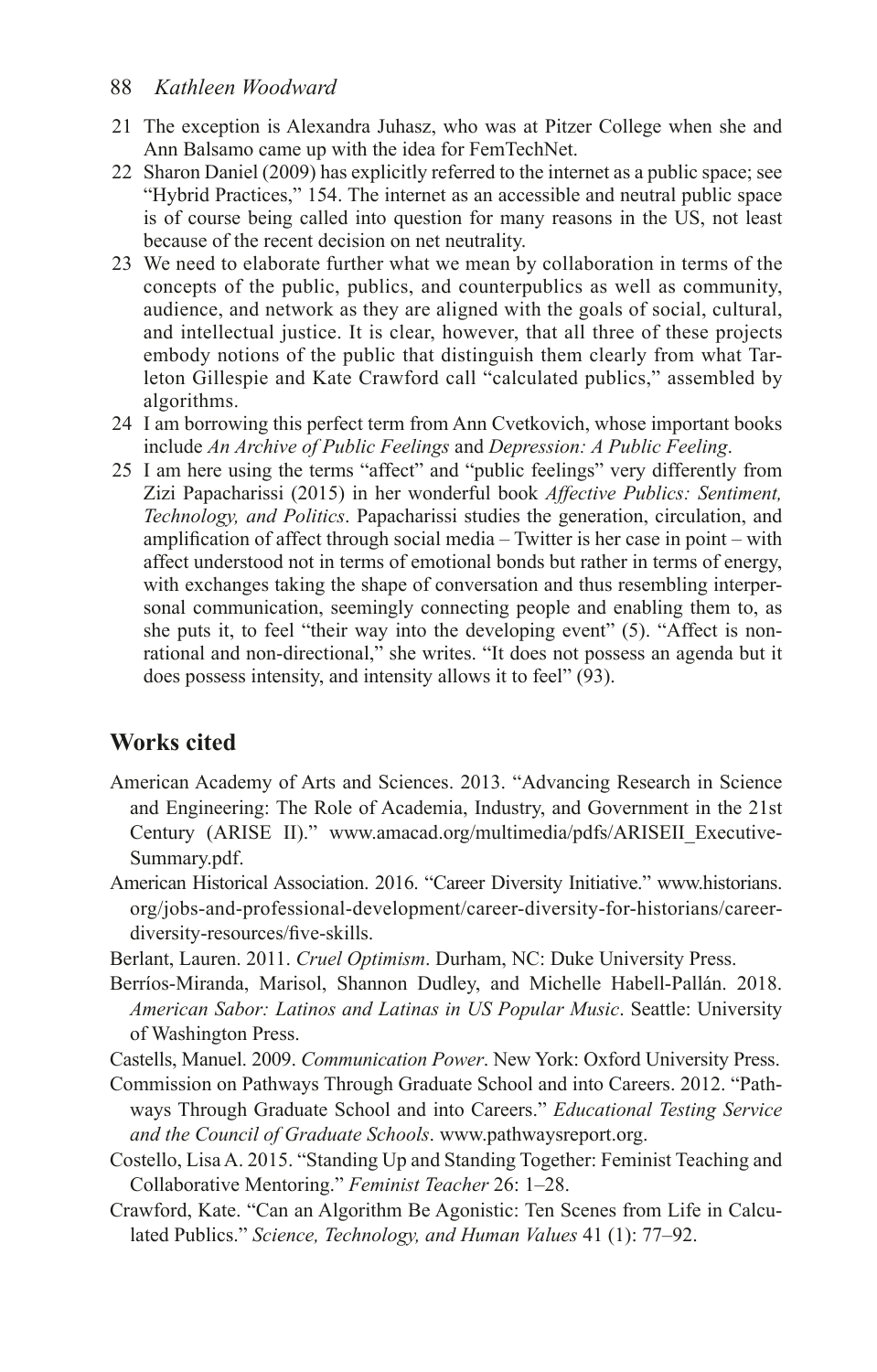- Cvetkovich, Ann. 2003. *An Archive of Feelings: Trauma, Sexuality, and Lesbian Public Culture*. Durham, NC: Duke University Press.
- ———. 2012. *Depression: A Public Feeling*. Durham, NC: Duke University Press.
- Daniel, Sharon. 2006. "The Public Secret: Information and Social Knowledge." *Intelligent Agent* 6 (2).

———. 2007. "Public Secrets." *Vectors*. [http://vectors.usc.edu/projects/index.php?](http://vectors.usc.edu/projects/index.php?project=57) [project=57](http://vectors.usc.edu/projects/index.php?project=57).

———. 2009. "Hybrid Practices." *Cinema Journal* 48 (2) (Winter): 154–159.

———. 2011. "Collaborative Systems: Redefning Public Art." In *Context Providers: Conditions of Meaning in Media Arts*, edited by Margot Lovejoy, Christiane Paul, and Victoria Vesna, 55–87. Bristol, UK: Intellect.

———. 2014. "Pledge." [www.sharondaniel.net/#pledge.](http://www.sharondaniel.net/#pledge)

Eubanks, Virginia. 2011. *Digital Dead End: Fighting for Social Justice in the Information Age*. Cambridge, MA: MIT Press.

Fembot Collective. 2018. [https://fembotcollective.org/.](https://fembotcollective.org/)

- Fisher, Berenice. 1984. "Guilt and Shame in the Women's Movement: The Radical Ideal of Action and Its Meaning for Feminist Intellectuals." *Feminist Studies* 10 (2): 185–212.
- Flaherty, Colleen. 2017. "Study: Proximity Still Matters to Collaboration." *Inside Higher Ed*., July 11, 2017. [www.insidehighered.com/quicktakes/2017/07/11/study](http://www.insidehighered.com/quicktakes/2017/07/11/study-proximity-still-matters-collaboration)[proximity-still-matters-collaboration](http://www.insidehighered.com/quicktakes/2017/07/11/study-proximity-still-matters-collaboration).

———. 2018. "Historians Urge Departments to Enthusiastically and Substantively Prepare Grad Students for a Range of Careers." *Inside Higher Ed*, January 8, 2018.

Flanders, Julia. 2012. "Collaboration and Dissent: Challenges of Collaborative Standards for Digital Humanities." In *Collaborative Research in the Digital Humanities*, edited by Marilyn Deegan and Willard McCarty, 67–81. Farnham: Ashgate.

- Fraser, Nancy. 1990. "Rethinking the Public Sphere: A Contribution to the Critique of Actually Existing Democracy." *Social Text* 25/26: 56–80.
- Habell-Pallán, Michelle, Sonnet Retman, and Angelica Macklin. 2014. "Notes on Women Who Rock: Making Scenes, Building Communities: Participatory Research, Community Engagement, and Archival Practice." *NANO: New American Notes Online* 5.
- Habell-Pallán, Michelle, Sonnet Retman, Angelica Macklin, and Monica De La Torre. 2018. "Women Who Rock: Making Scenes, Building Communities (Convivencia and Archivista Praxis for a Digital Era)." In *Routledge Companion to Media Studies and Digital Humanities*, edited by Jentery Sayers, 67–77. New York: Routledge.
- Illich, Ivan. 1973. *Tools for Conviviality*. New York: Harper & Row.
- Juhasz, Alexandra, and Anne Balsamo. 2012. "An Idea Whose Time Is Here: FemTechNet – A Distributed Online Collaborative Course (DOCC)." *Ada: A Journal of Gender, New Media, and Technology* 1.
- Keifer-Boyd, K.T. 2017. "FemTechNet Distributed Open Collaborative Course: Performing Difference, Exquisite Engendering, and Feminist Mapping." In *Convergence of Contemporary Art, Visual Culture, and Global Civic Engagement*, edited by Ryan Shin, 278–296. Hershey, PA: IGI Global.